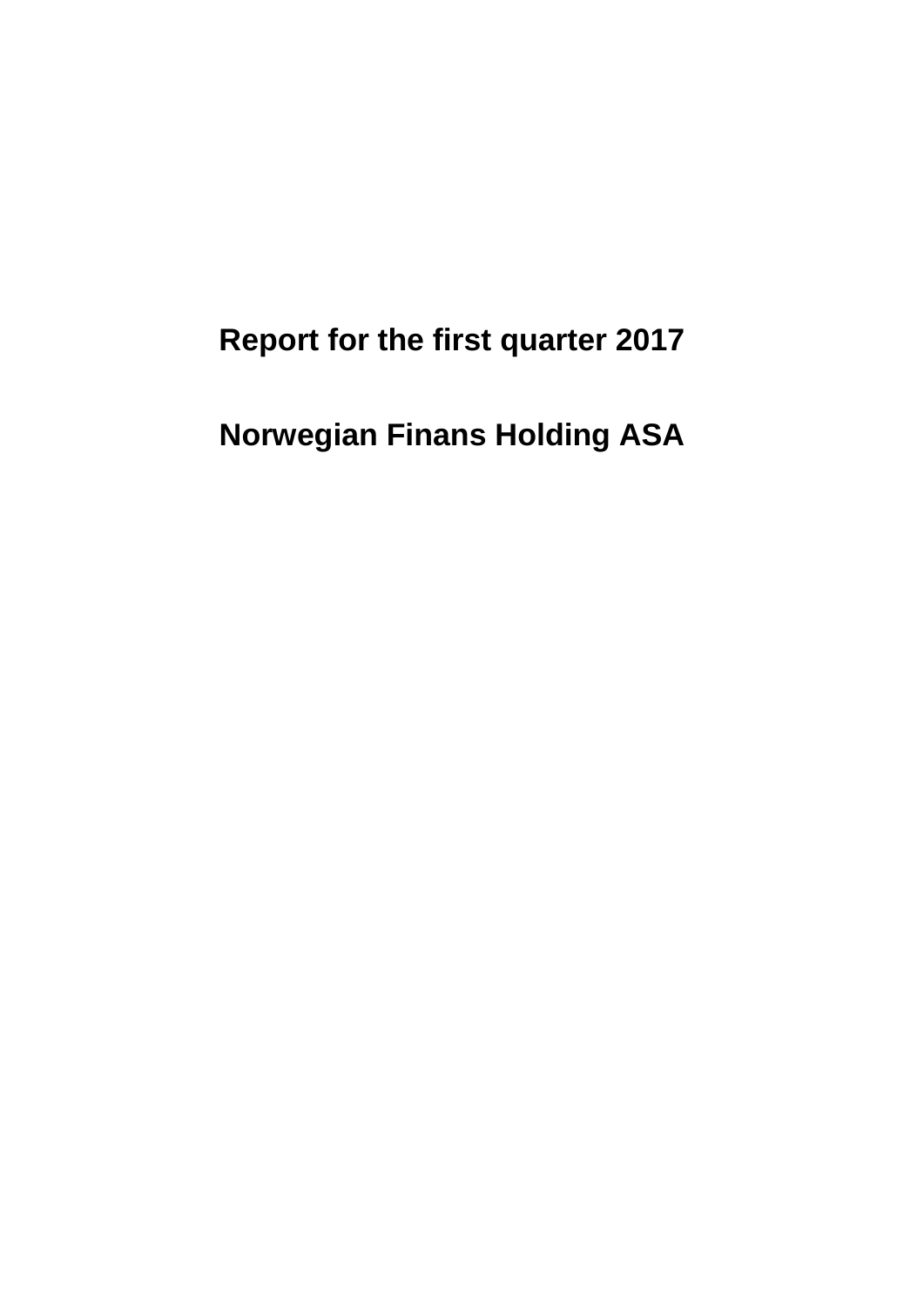## **Norwegian Finans Holding ASA Report for the first quarter 2017**

Norwegian Finans Holding ASA (NFH) owns 100% of the shares in Bank Norwegian AS. The company does not engage in any other operations. The ownership of NFH is divided between institutional and private investors in Norway and abroad, of which Norwegian Air Shuttle ASA is the largest owner with a stake of 20%. Norwegian Finans Holding ASA is listed on the Oslo Stock Exchange with the ticker code NOFI.

Bank Norwegian started its operations in November 2007 and offers consumer loans, credit cards and deposit accounts to retail customers distributed through the Internet in the Nordic market. Bank Norwegian offers, in cooperation with the airline Norwegian, a combined credit card and reward card. The Bank started operations in Sweden in May 2013. In December 2015 the bank launched operations in Denmark and Finland, where it initially offered consumer loans and deposit accounts. Credit cards were launched in June 2016.

The strategy is based on leading e-commerce solutions, synergies with the airline Norwegian, attractive terms for our customers, cost-effective operations and effective risk selection.

At the end of the first quarter 2017 the bank had a customer base of 1,033,100 customers, which can be broken down into 738,000 credit card customers, 158,300 loan customers and 136,800 deposit customers.

#### **Profit and loss for the first quarter of 2017**

The accounting of agent commission was reclassified in accordance with IAS 38 and IAS 39 in the first quarter. Historical figures have been restated. The changes are described in the notes.

The NFH Group's comprehensive income amounted to MNOK 328.5 compared with MNOK 290.0 in the fourth quarter 2016. Annual return on equity in the first quarter was 38.3%, while return on assets was 4.0%.

Net interest income amounted to MNOK 825.7, an increase of MNOK 72.8 from the fourth quarter. The net interest margin was 10.3%, unchanged from the fourth quarter.

Net other operating income amounted to MNOK 44.3 compared with MNOK 17.4 in the fourth quarter. Net commission income increased MNOK 16.8 to MNOK 38.7. The increase is due to increased activity and the start-up of insurance commission in Denmark and Finland. Net gain on securities and currency amounted to MNOK 5.5, compared with a net loss of MNOK 4.6 in the fourth quarter.

Total operating expenses amounted to MNOK 258.3 compared with MNOK 260.7 in the fourth quarter. Personnel expenses increased MNOK 4.7, due to accrual effects. Administrative expenses decreased MNOK 7.4, mainly due to decreased marketing expenses. Depreciation increased MNOK 0.1. Other operating expenses increased MNOK 0.2.

The bank's write-downs on loans were MNOK 177.2, an increase of MNOK 32.6 from the fourth quarter. Write-downs equalled 2.6% of average gross loans, compared with 2.4% in the fourth quarter. The increase is mainly due to increased write-downs in Norway. Gross delinquent loans were MNOK 2,069, compared with MNOK 1,654 at the end of 2016. Delinquent loans accounted for 7.3% of gross loans, compared with 6.5% at the end of the previous quarter. Gross non-performing loans accounted for 4.8% of gross loans, compared with 4.2% as of 31.12.2016.

#### **Balance sheet as of March 31, 2017**

Total assets increased MNOK 4,729 in the quarter and amounted to MNOK 35,131.

Net loans to customers increased MNOK 2,619 and amounted to MNOK 27,153. Consumer loans amounted to MNOK 21,063 and credit card loans amounted to MNOK 7,097.

Customer deposits increased MNOK 3,826 and amounted to MNOK 28,250 at the end of the quarter.

Liquid assets increased MNOK 2,072 and amounted to MNOK 7,699, equivalent to 21.9% of total assets.

Based on increased Pillar 2-requirements, a private placement of MNOK 500 in Norwegian Finans Holding was completed in the first quarter. Total equity<br>amounted to MNOK 4.151, compared with  $MNOK 4,151$ , compared MNOK 3,335 as of 31.12.2016. The total capital ratio was 17.5%, the core capital ratio was 16.4% and the common equity tier 1 ratio was 15.0%.

There has been a limited review of the accounts as of 31.3.2017, and the full result is added to retained earnings.

#### **Outlook for the remaining of the year**

The economic trends differ in the Nordic markets where the bank operates. The Norwegian economy shows increasing growth and stable unemployment. The Swedish economy shows somewhat higher growth, while unemployment has stabilized at a low level in historical context. The Danish and Finnish economies show moderate growth and falling unemployment. Increased unemployment may entail higher levels of loan losses.

The interest rate levels in countries where the NFH Group is represented are expected to remain low. The NFH Group is expected to gain advantage of the interest rate level through low funding costs.

The earnings growth is expected to continue through strong loan growth, stable margins, cost control and good credit quality. The Nordic market for unsecured credit is impacted by increased competition.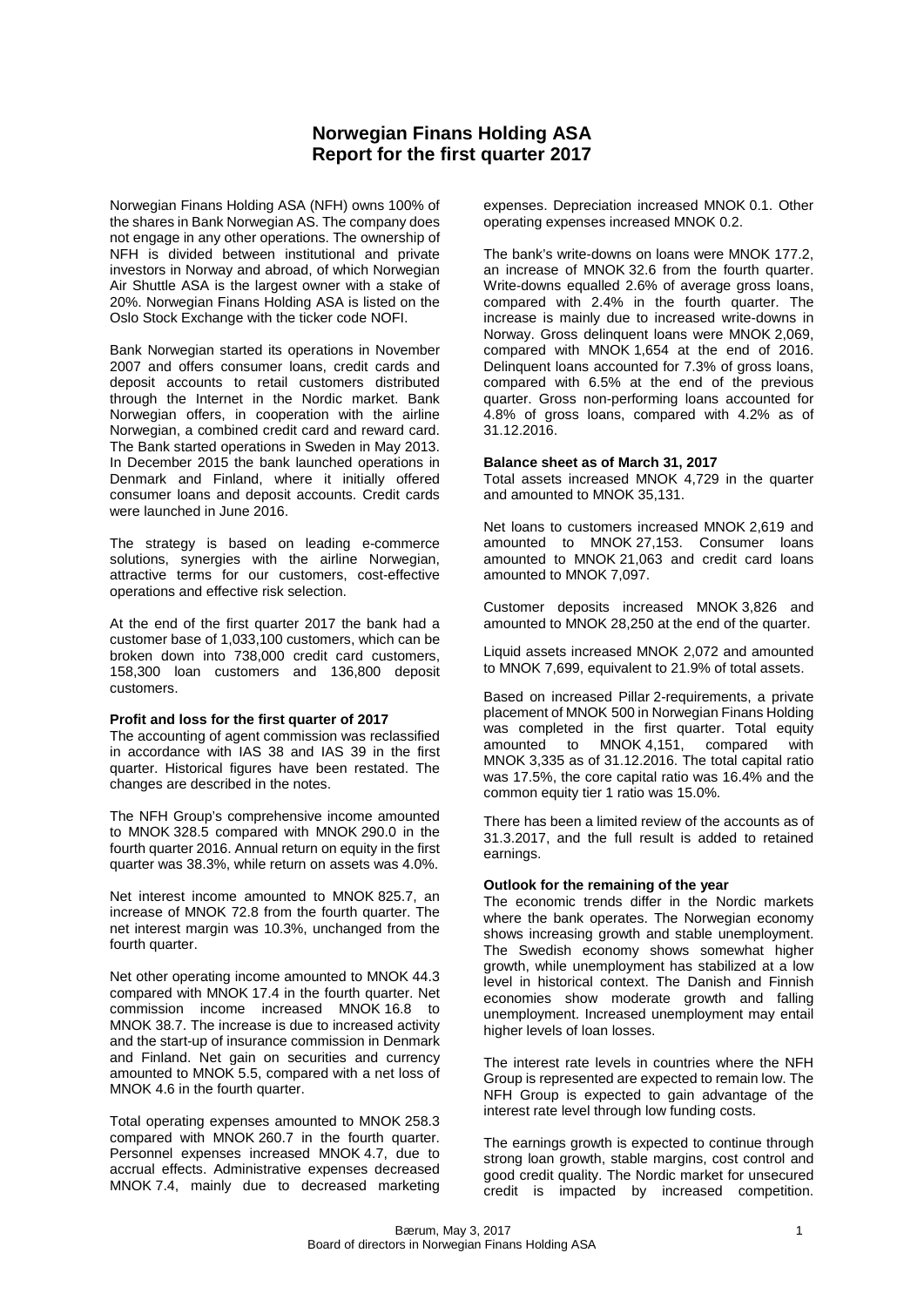Increased competition may lead to higher customer acquisition cost, margin pressure and lower growth.

The bank has a broad Nordic platform and loan volumes grow faster outside Norway. Consequently, enacted and proposed regulations from the Norwegian regulators are estimated to have a more limited impact on the bank's development going forward.

A high deposit to loans ratio and good access to the securities market are expected to maintain the bank's strong liquidity position.

The investment portfolio has provided a satisfactory return. The portfolio's low risk mandate will remain.

The credit quality of the loan portfolio in Norway shows a stable development and the levels of write-downs are expected to remain stable going forward. After the sale of the portfolio of defaulted loans in Sweden, the default is expected to gradually increase to a normalized level. For the Finnish loan portfolio the credit quality appears to have stabilized, while the Danish loan portfolio shows a positive trend. However, relatively high write-downs in Denmark are still expected going forward.

The Bank has appealed the Norwegian Financial Supervisory Authority's decision on the Pillar 2 requirements and will communicate revised capital adequacy targets after a final decision has been reached.

The bank will accommodate the loan growth to bring capital ratios to mandated levels before 30.9.2017.

The current capital base, internal generation of capital and planned issuance of subordinated capital are considered sufficient to ensure the bank's growth ambitions.

Bærum, May 3, 2017 Board of directors in Norwegian Finans Holding ASA

\_\_\_\_\_\_\_\_\_\_\_\_\_\_\_\_\_ Bjørn H. Kise Chairman of the Board  $\overline{\phantom{a}}$  , which is a set of the set of the set of the set of the set of the set of the set of the set of the set of the set of the set of the set of the set of the set of the set of the set of the set of the set of th Anita Aarnæs Board Member

\_\_\_\_\_\_\_\_\_\_\_\_\_\_\_\_\_\_\_\_ John Høsteland Board Member

\_\_\_\_\_\_\_\_\_\_\_\_\_\_\_\_\_ Brede G. Huser Board Member

\_\_\_\_\_\_\_\_\_\_\_\_\_\_\_\_\_\_\_\_ Pål Svenkerud CEO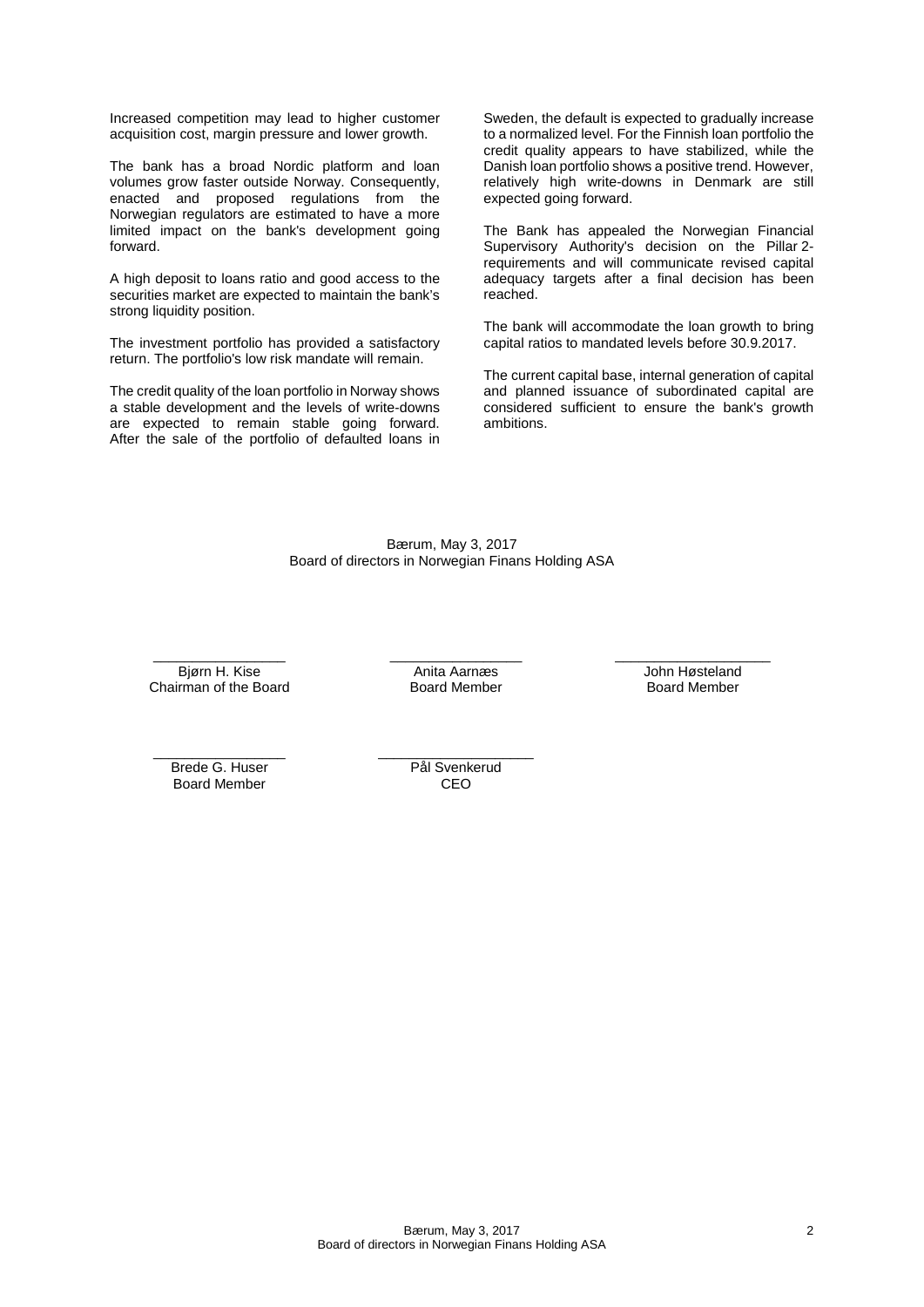# **Profit and loss account**

|                                                |      |         | <b>Norwegian Finans Holding Group</b> |           |
|------------------------------------------------|------|---------|---------------------------------------|-----------|
| Amounts in NOK 1000                            | Note | Q1 2017 | Q1 2016                               | 2016      |
| Interest income                                |      | 934,049 | 551,046                               | 2,791,102 |
| Interest expenses                              |      | 108,347 | 82,079                                | 337,640   |
| Net interest income                            | 9    | 825,702 | 468,966                               | 2,453,461 |
| Commission and bank services income            | 10   | 80,892  | 55,602                                | 246,613   |
| Commission and bank services expenses          | 10   | 42,149  | 21,282                                | 119,415   |
| Net change in value on securities and currency | 11   | 5,516   | 6,916                                 | 74,064    |
| Other income                                   |      |         |                                       | 170       |
| Net other operating income                     |      | 44,258  | 41,237                                | 201,432   |
| <b>Total income</b>                            |      | 869,960 | 510,203                               | 2,654,893 |
| Personnel expenses                             |      | 19,394  | 17,751                                | 66,004    |
| General administrative expenses                | 12   | 215,979 | 158,437                               | 773,487   |
| Ordinary depreciation                          |      | 11,375  | 9,902                                 | 42,427    |
| Other operating expenses                       | 13   | 11,589  | 8,863                                 | 46,911    |
| <b>Total operating expenses</b>                |      | 258,336 | 194,954                               | 928,828   |
| Provision for loan losses                      | 3    | 177,224 | 95,027                                | 468,257   |
| Profit on ordinary activities before tax       |      | 434,400 | 220,222                               | 1,257,808 |
| Tax charge                                     |      | 108,609 | 55,055                                | 298,371   |
| Profit on ordinary activities after tax        |      | 325,791 | 165,167                               | 959,437   |
| Earnings per share (kroner)                    |      | 1.80    | 0.95                                  | 5.38      |
| Diluted earning per share (kroner)             |      | 1.80    | 0.95                                  | 5.38      |

# **Comprehensive income**

|                                                                                     |         | Norwegian Finans Holding Group |           |
|-------------------------------------------------------------------------------------|---------|--------------------------------|-----------|
| Amounts in NOK 1000                                                                 | Q1 2017 | Q1 2016                        | 2016      |
| Profit on ordinary activities after tax                                             | 325.791 | 165.167                        | 959,437   |
| Change in fair value for assets held for sale                                       | 2,691   |                                | -35,700   |
| Tax                                                                                 | -20     |                                | 268       |
| Other comprehensive income that may subsequently be reclassified to profit and loss | 2.671   |                                | $-35.433$ |
| Comprehensive income for the period                                                 | 328.462 | 165.167                        | 924.005   |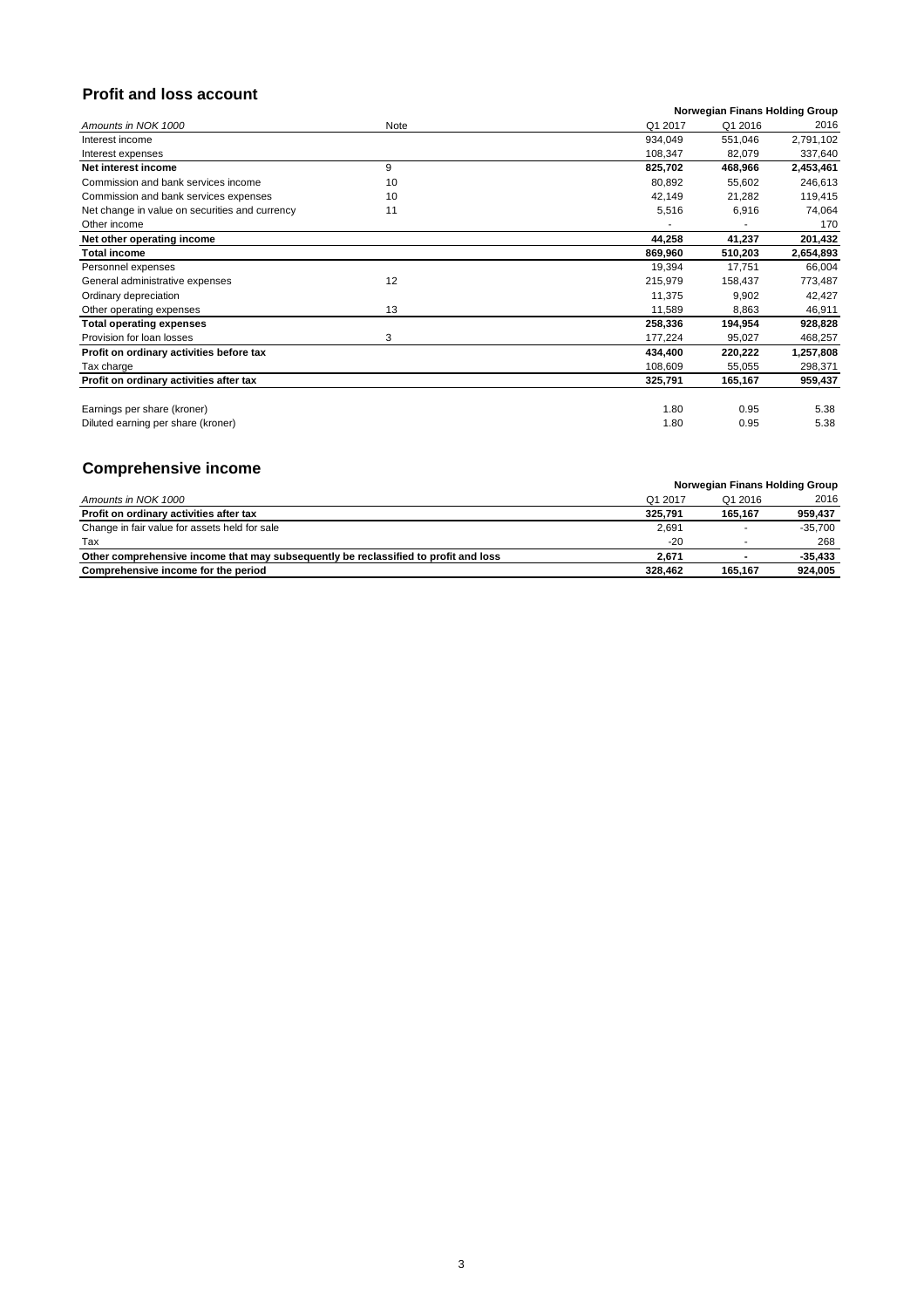# **Balance sheet**

|                                             |             |            | Norwegian Finans Holding Group |            |
|---------------------------------------------|-------------|------------|--------------------------------|------------|
| Amounts in NOK 1000                         | <b>Note</b> | 31.3.17    | 31.3.16                        | 31.12.16   |
| <b>Assets</b>                               |             |            |                                |            |
| Cash and deposits with the central bank     | 8, 15       | 59,986     | 58,971                         | 59,992     |
| Loans and deposits with credit institutions | 8, 15       | 1,071,771  | 437,324                        | 1,103,359  |
| Loans to customers                          | 4, 5, 6, 15 | 27,152,968 | 16,271,190                     | 24,533,983 |
| Certificates and bonds                      | 14          | 6,567,532  | 3,331,623                      | 4,464,203  |
| <b>Financial derivatives</b>                | 14          | 2,578      | 6,683                          |            |
| Shares and other securities                 | 14          | 443        | 443                            | 443        |
| Assets held for sale                        | 14, 17      | 27,437     | 60,446                         | 24,745     |
| Intangible assets                           |             | 113,698    | 101,685                        | 107,826    |
| Deferred tax asset                          |             | 7,925      | 8,404                          | 7,717      |
| <b>Fixed assets</b>                         |             | 54         | 461                            | 65         |
| Receivables                                 | 18          | 126,469    | 84,714                         | 99,919     |
| <b>Total assets</b>                         |             | 35,130,859 | 20,361,943                     | 30,402,252 |
| <b>Liabilities and equity</b>               |             |            |                                |            |
| Deposits from customers                     | 15          | 28,249,846 | 15,928,036                     | 24,423,773 |
| Debt securities issued                      | 15, 16      | 1,798,667  | 1,880,311                      | 1,823,973  |
| <b>Financial derivatives</b>                | 14          |            |                                | 6,780      |
| Tax payable                                 |             | 310,971    | 191,939                        | 297,468    |
| Other liabilities                           | 19          | 253,117    | 58,931                         | 140,764    |
| Accrued expenses                            | 20          | 92,092     | 88,975                         | 99,302     |
| Subordinated loan                           | 15, 16      | 274,892    | 174,971                        | 274,915    |
| <b>Total liabilities</b>                    |             | 30,979,585 | 18,323,163                     | 27,066,976 |
| Share capital                               |             | 186,619    | 173,195                        | 180,105    |
| Share premium reserve                       |             | 966,825    | 150,402                        | 481,980    |
| Tier 1 capital                              |             | 335,000    | 125,000                        | 335,000    |
| Retained earnings and other reserves        |             | 2,662,831  | 1,590,183                      | 2,338,191  |
| <b>Total equity</b>                         | 21          | 4,151,274  | 2,038,780                      | 3,335,276  |
| <b>Total liabilities and equity</b>         |             | 35,130,859 | 20,361,943                     | 30,402,252 |

Bærum, May 3, 2017 Board of Directors of Norwegian Finans Holding ASA

Chairman of the Board **Board Chairman of the Board Chairman** of the Board Member Board Member Board Member Bjørn H. Kise and de blev at de state Anita Aarnæs John Høsteland (state animalistic Anita Aarnæs John Høsteland

Board Member CEO Brede G. Huser Pål Svenkerud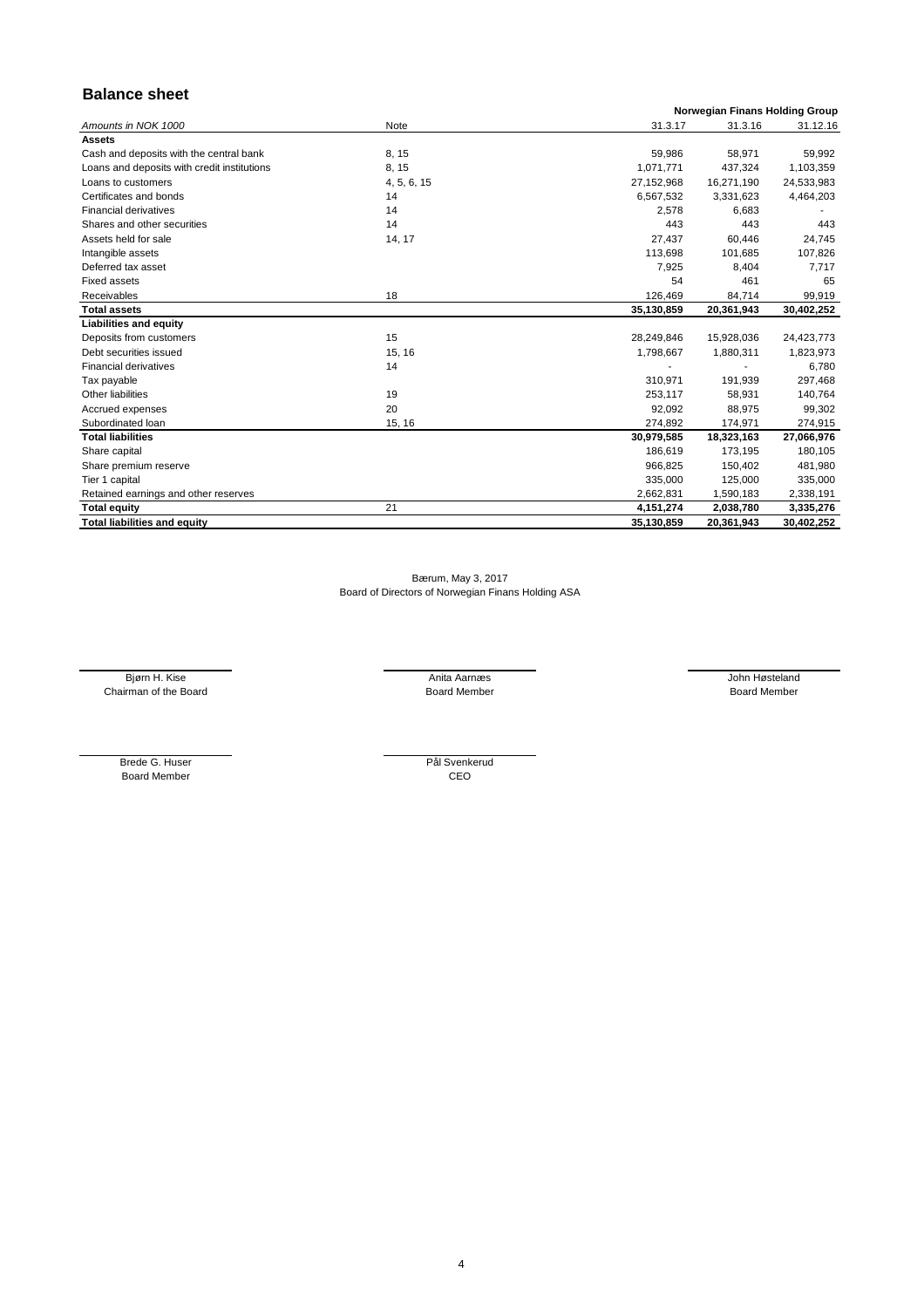# **Cash flow statement**

|                                                      | <b>Norwegian Finans Holding Group</b> |              |               |  |  |
|------------------------------------------------------|---------------------------------------|--------------|---------------|--|--|
| Amounts in NOK 1000                                  | Q1 2017                               | Q1 2016      | 2016          |  |  |
| Profit / loss after tax                              | 328,462                               | 165,167      | 924,005       |  |  |
| Unrealized gain or losses on currency                | 7,018                                 | $-20,167$    | 72,541        |  |  |
| Depreciations and amortizations                      | 11,375                                | 9,902        | 14,092        |  |  |
| Net gain from sale of fixed assets                   |                                       |              | $-170$        |  |  |
| Provision for loan losses                            | 177,224                               | 95,027       | 468,257       |  |  |
| Change in loans                                      | $-2,796,208$                          | $-2,488,508$ | $-11,062,706$ |  |  |
| Change in deposits from customers                    | 3,826,073                             | 2,561,446    | 11,057,183    |  |  |
| Change in securities                                 | $-2,103,329$                          | $-363,093$   | $-1,495,673$  |  |  |
| Change in assets held for sale, before tax           | $-2,691$                              |              | $-21,959$     |  |  |
| Change in other accruals                             | $-34,728$                             | $-31,374$    | $-95,284$     |  |  |
| Change in short-term liabilities                     | 111,866                               | 17,538       | 218,523       |  |  |
| Net cash flow from operating activities              | -474,939                              | $-54,063$    | 78,808        |  |  |
| Proceeds from settlement of assets held for sale     |                                       |              | 57,659        |  |  |
| Payment for acquisition of intangible assets         | $-11,843$                             | $-6,138$     | $-22,094$     |  |  |
| Disposals of fixed assets                            |                                       |              | 450           |  |  |
| Net cash flow from investment activities             | $-11,843$                             | $-6,138$     | 36,016        |  |  |
| Paid-in equity                                       | 491,359                               |              | 340,637       |  |  |
| Change in debt securities issued                     | $-25,306$                             | 740          | $-55,597$     |  |  |
| Change in subordinated loan                          | $-23$                                 | 9            | 99,953        |  |  |
| <b>Issued Tier 1 capital</b>                         |                                       |              | 209,160       |  |  |
| Payment to Tier 1 capital investors                  | $-3,824$                              | $-1,249$     | $-9,912$      |  |  |
| Net cash flow from financing activities              | 462,206                               | $-500$       | 584,240       |  |  |
| Currency effect on cash and cash equivalents         | $-7,018$                              | 20,167       | $-72,541$     |  |  |
| Net cash flow for the period                         | $-31,594$                             | $-40,534$    | 626,523       |  |  |
| Cash and cash equivalents at the start of the period | 1,163,351                             | 536,828      | 536,828       |  |  |
| Cash and cash equivalents at the end of the period   | 1,131,757                             | 496,294      | 1,163,351     |  |  |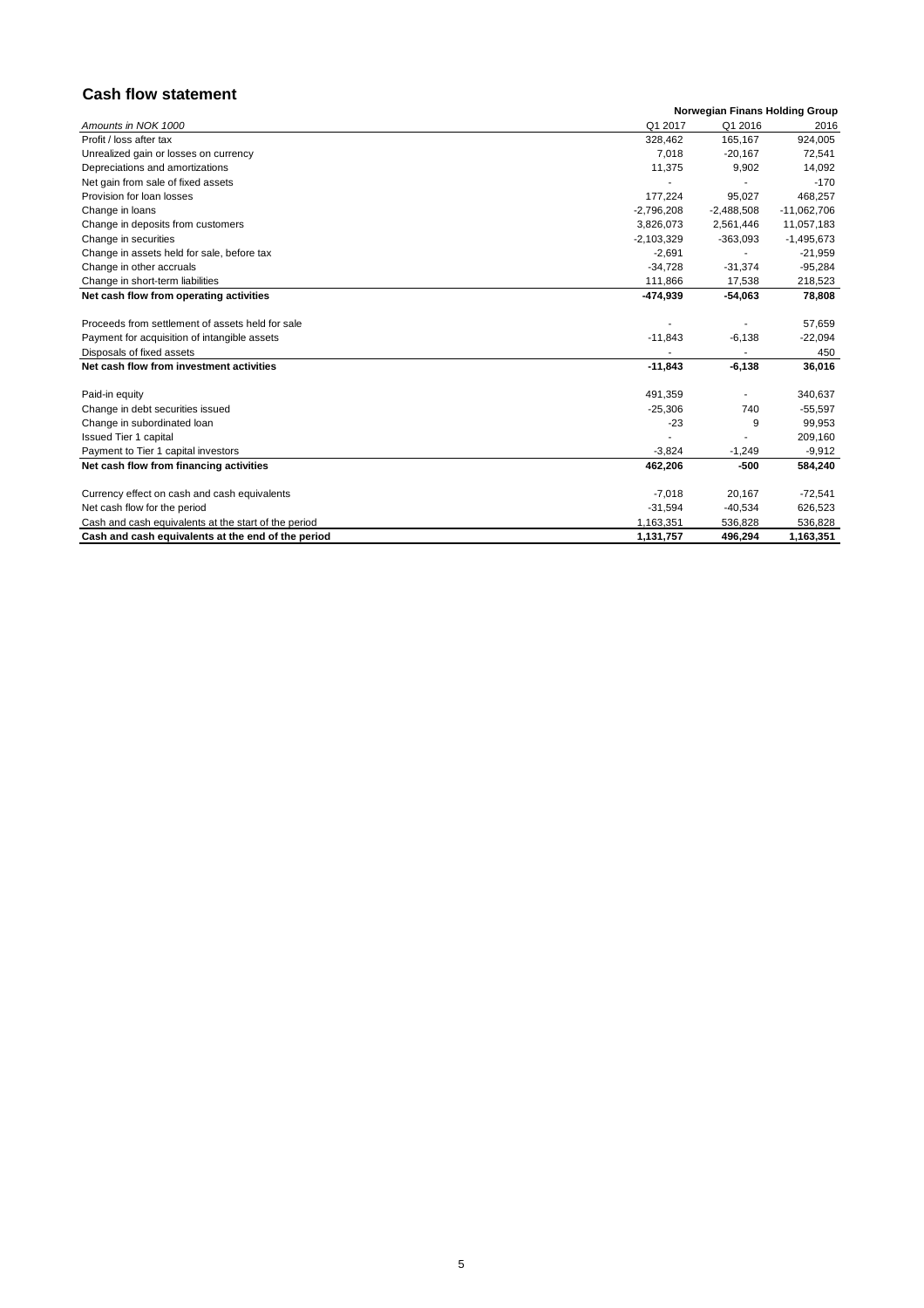## **Changes in equity**

#### *Amounts in NOK 1000* **Balance 31.12.16**<br> **Balance 31.12.16**<br>
This period's profit **180,105**<br> **Balance 31.12.16**<br> **Balance 31.12.16**<br> **Balance 31.12.16**<br> **Balance 31.12.16**<br> **Balance 31.12.16**<br> **Balance 31.12.16**<br> **Balance 31.12.16** This period's profit 325,791 Items that may be reclassified to profit and loss, after tax and the control of the control of the control of the control of the control of the control of the control of the control of the control of the control of the con **Comprehensive income for the period** and the series of the period of the period of the period of the series of the series of the series of the series of the series of the series of the series of the series of the series o Paid interest Tier 1 capital and the same state of the state of the state of the state of the state of the state of the state of the state of the state of the state of the state of the state of the state of the state of th Tax - - - - - Capital increase 6,515 493,485 - - 500,000 Share issue expenses expenses and the state of the state of the state of the state of the state of the state of the state of the state of the state of the state of the state of the state of the state of the state of the st Issued Tier 1 capital and the set of the set of the set of the set of the set of the set of the set of the set of the set of the set of the set of the set of the set of the set of the set of the set of the set of the set o Other equity changes<br> **Balance 31.3.17** Changes<br> **Balance 31.3.17** Changes 2.662,830 Changes 2.662,830 Changes 2.662,830 Changes 335,000 Changes 2.662,830 Changes 4,151,274 **Balance 31.3.17 186,619 966,825 335,000 2,662,830 4,151,274 Balance 31.12.15 173,195 150,402 125,000 1,422,685 1,871,282** This period's profit and the set of the set of the set of the set of the set of the set of the set of the set of the set of the set of the set of the set of the set of the set of the set of the set of the set of the set of **Comprehensive income for the period Comprehensive income for the period 165,167** Paid interest Tier 1 capital - - - -1,666 -1,666 Other equity changes 3,997 3,997 **Balance 31.3.16 173,195 150,402 125,000 1,590,183 2,038,780** Total equity Retained earnings and Tier 1 capital other reserves Share premium Share capital

#### **Norwegian Finans Holding Group**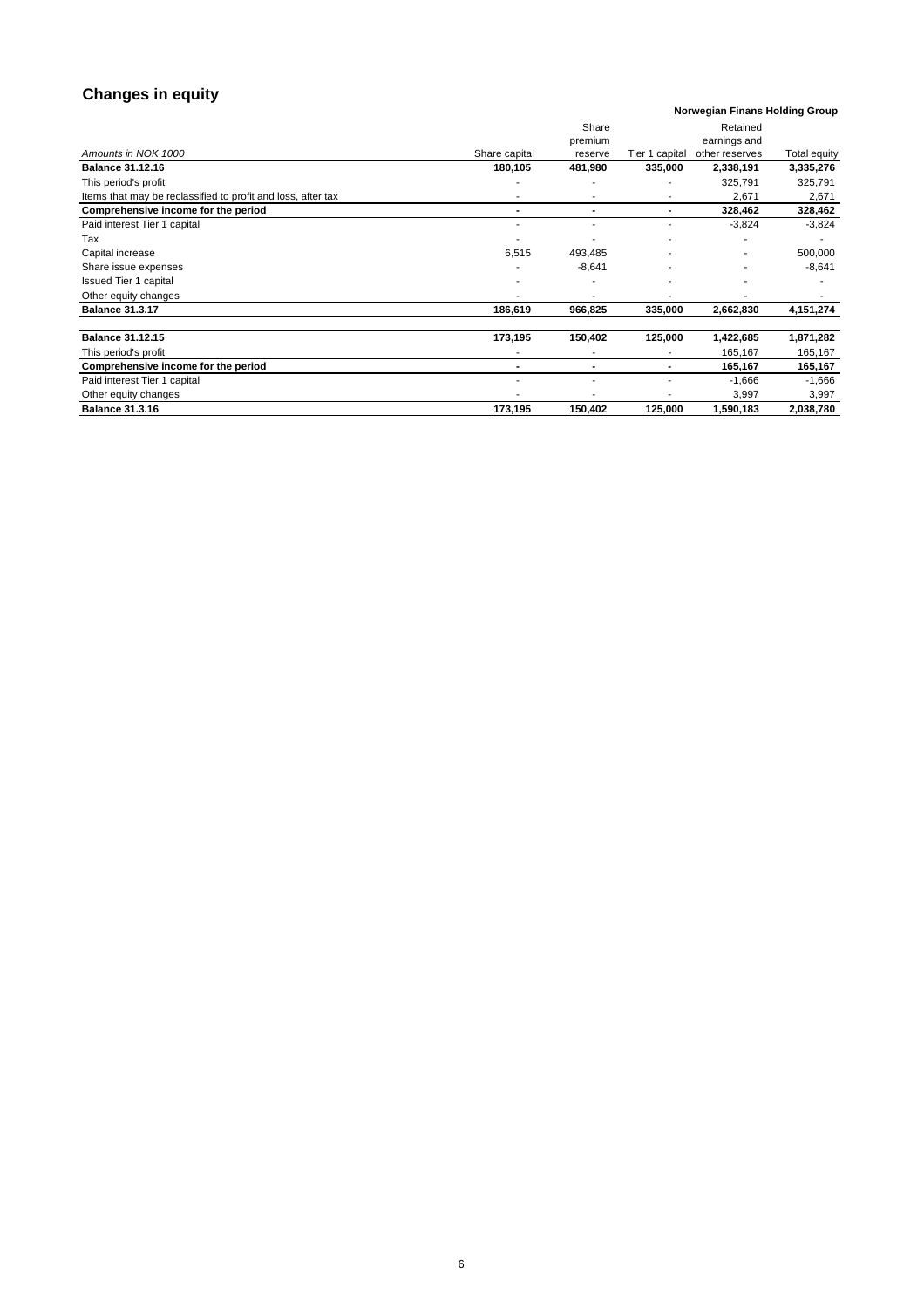### **Note 1. General accounting principles**

The interim report for the first quarter 2017 is prepared according to International Financial Reporting Standards as adopted by the European Union, hereunder *IAS 34 Interim* Financial Reporting. The interim report for the first quarter 2017 is prepared using the same accounting principles and calculation methods as described in the annual report 2016, and should be read in conjunction with this.

#### **Agent commissions**

### **Accounting standards which have been adopted but not implemented in 2016**

#### *IFRS 9 - Financial Instruments*

IASB has published the final version of IFRS 9 *Financial Instruments* , which will replace IAS 39 *Financial Instruments – Recognition and Measurement* . IFRS 9 introduces changes to the rules for the classification and measurement of financial instruments, impairment of financial assets and hedge accounting. The standard is effective for annual reporting periods beginning on 1 January 2018 or later. Earlier application is permitted. The standard must be applied retrospectively, except for hedge accounting. Restatement of comparative figures is not required. The standard was approved by the EU in the fourth quarter of 2016.

The bank has so far not drawn any conclusions as to what will constitute a significant increase in credit risk for the bank's loans. The bank's credit exposure is significant, and it is therefore expected that changes will be made to the bank's impairment losses as a result of the transition to IFRS 9. Reliable quantitative estimates of such changes in impairment losses are not yet available.

The rules for classification and measurement of financial assets in IFRS 9 are more principle-based than the rules in IAS 39. Under IFRS 9, financial assets are assessed based on the entity's business model and the asset's cash flows. The bank has made an initial assessment of the balance sheet with regard to classification and measurement of financial assets. The bank has identified two financial instruments where changes from the current classification will be required. The classification and measurement of the bank's financial liabilities are not affected by the transition to IFRS 9.

The bank's investments in certificates and bonds are held for the purpose of receiving cash flows from contracts and for sale. These should therefore be classified at fair value through other comprehensive income (with reclassification), while under IAS 39 they are classified at fair value through profit or loss. Furthermore, assets held for sale, which consist of the bank's ownership interest in Visa Norge FLI, are classified at fair value through other comprehensive income (with reclassification). This asset is held for sale, and should under IFRS 9 be classified at fair value through profit or loss.

The preliminary definition defines default as a loan that is more than 90 days in arrears in relation to the agreed payment schedule and where the amount overdue amounts to at least €100 or the equivalent in local currency.

A strict development and implementation plan has been prepared for the construction of impairment models for all markets that will need to meet IFRS 9 requirements. The work is on schedule according to the planned progress and includes an upgrade of the bank's existing set of models and the development of specific sub-models for IFRS 9. The sub-models will be implemented in parallel with the current models as they are completed, partly to ensure a good qualitative implementation. The whole set of models will run in parallel upon completion and will be finally implemented from 1 January 2018.

The set of models will include forward-looking models for PD (probability of default), LGD models (loss given default) for pre- and post-default, EAD models (exposure at default) as well as triggers for the classification of exposures in class 1, 2 or 3 (classification according to IFRS 9 regulations; 1: Performing, 2: Underperforming, 3: Nonperforming). The final modelling technique for the individual models will be selected based on the maturity of each portfolio and access to relevant data in the market concerned. The models will be validated in accordance with best practice for each model type. This normally includes both "out-of-time" validation (validation for a different time period than that or those on which the model is based) and "out-of-sample" validation (validation of a part of the data/observations that were not included in the construction of the model). In addition to the initial construction of IFRS 9 models, the bank is in the process of establishing a robust set of models for daily operation, maintenance and development.

The bank has not decided which transitional rules will be used in the transition to IFRS 9. It is not expected that the comparative figures will be restated on transition.

## **Notes for Norwegian Finans Holding group**

The accounting of agent commissions is in the first quarter reclassified in accordance with IAS 38 Intangible Assets and IAS 39 Financial Instruments - Recognition and Measurement. Agent commissions are reclassified from r*eceivables* to *loans to customers* and *intangible assets* , with reclassification of associated expenses in the profit and loss accounts from *general administrative expenses* to *interest income* and *ordinary depreciation* . The reclassifications do not have any effect on the profit after tax. Comparative figures have been revised accordingly.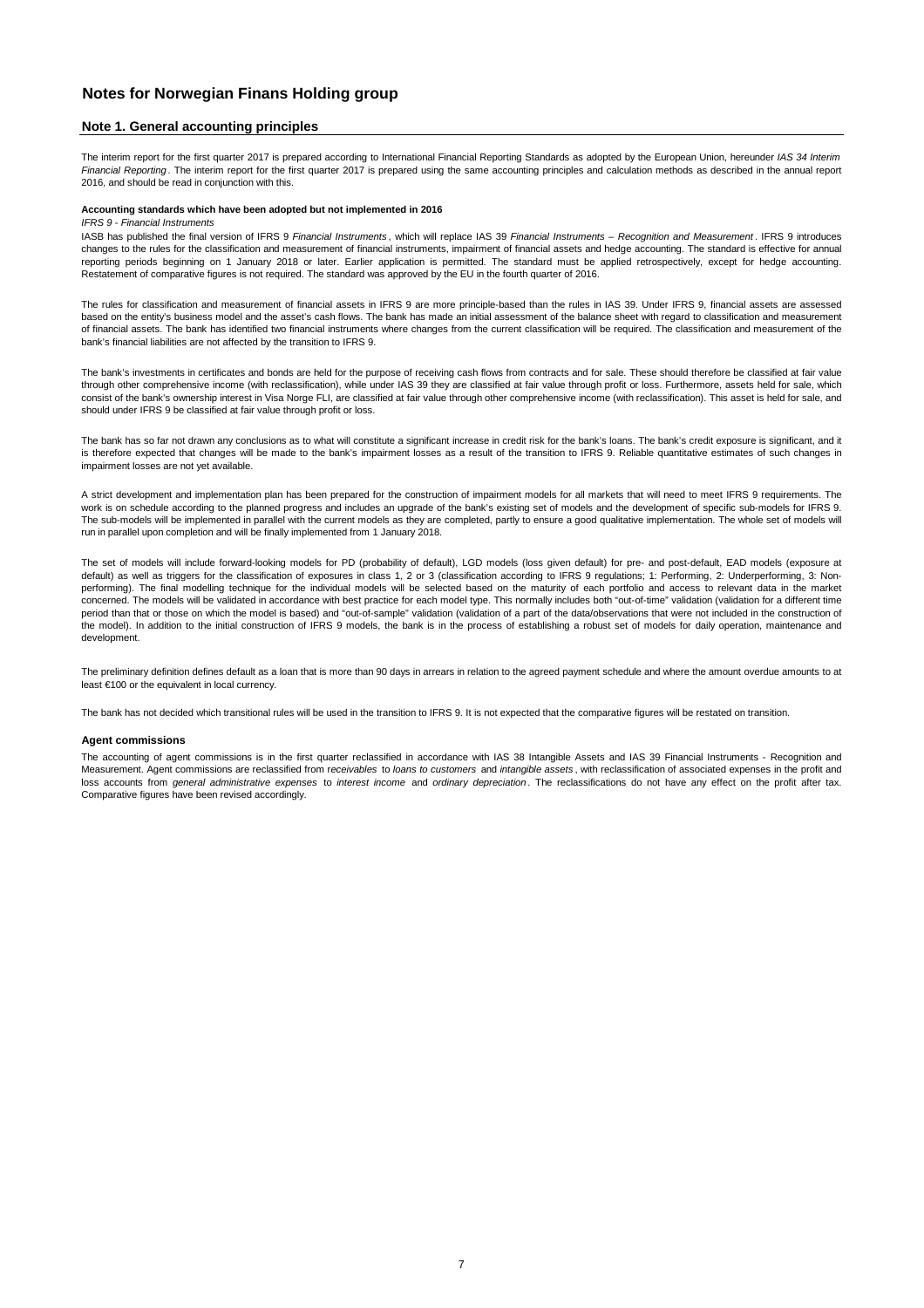## **Note 2. Segments**

Profit and loss and balance sheet presentation for segments are based on internal financial reporting as it is reported to group management. The figures are based on Bank Norwegians governance model and accounting principles. Norwegian Finans Holding ASA is defined as the other segment.

| Profit and loss account Q1 2017                                                                                                                                                             |                                                             |                                                           | Denmark /                                                                |                                     |                                                            |
|---------------------------------------------------------------------------------------------------------------------------------------------------------------------------------------------|-------------------------------------------------------------|-----------------------------------------------------------|--------------------------------------------------------------------------|-------------------------------------|------------------------------------------------------------|
| Amounts in NOK 1000                                                                                                                                                                         | Norway                                                      | Sweden                                                    | Finland                                                                  | Other                               | Total                                                      |
| Net interest income                                                                                                                                                                         | 468,428                                                     | 161,450                                                   | 195,783                                                                  | 40                                  | 825,702                                                    |
| Net other operating income                                                                                                                                                                  | 32,487                                                      | 12,801                                                    | $-925$                                                                   | $-105$                              | 44,258                                                     |
| <b>Total income</b>                                                                                                                                                                         | 500,916                                                     | 174,251                                                   | 194,858                                                                  | $-64$                               | 869,960                                                    |
| Total operating expenses                                                                                                                                                                    | 123,380                                                     | 56,573                                                    | 77,583                                                                   | 800                                 | 258,336                                                    |
| Provision for loan losses                                                                                                                                                                   | 70,385                                                      | 49,113                                                    | 57,726                                                                   |                                     | 177,224                                                    |
| Profit on ordinary activities before tax                                                                                                                                                    | 307,150                                                     | 68,565                                                    | 59,549                                                                   | $-865$                              | 434,400                                                    |
| Tax charge                                                                                                                                                                                  | 76,788                                                      | 17,141                                                    | 14,887                                                                   | $-207$                              | 108,609                                                    |
| Profit on ordinary activities after tax                                                                                                                                                     | 230,363                                                     | 51,424                                                    | 44,662                                                                   | -657                                | 325,791                                                    |
|                                                                                                                                                                                             |                                                             |                                                           |                                                                          |                                     |                                                            |
| Other comprehensive income that may be subsequently be reclassified to profit a                                                                                                             | 2,671                                                       |                                                           |                                                                          |                                     | 2,671                                                      |
| Comprehensive income for the period                                                                                                                                                         | 233,034                                                     | 51,424                                                    | 44,662                                                                   | $-657$                              | 328,462                                                    |
|                                                                                                                                                                                             |                                                             |                                                           |                                                                          |                                     |                                                            |
| Balance sheet 31.3.17                                                                                                                                                                       |                                                             |                                                           | Denmark /                                                                |                                     |                                                            |
| Amounts in NOK 1000                                                                                                                                                                         | Norway                                                      | Sweden                                                    | Finland                                                                  | Other                               | Total                                                      |
| Loans to customers                                                                                                                                                                          | 15, 141, 165                                                | 5,507,688                                                 | 6,504,115                                                                | $\blacksquare$                      | 27, 152, 968                                               |
| Other assets                                                                                                                                                                                | 6,058,819                                                   | 686,407                                                   | 1,222,888                                                                | 9,778                               | 7,977,892                                                  |
| <b>Total assets</b>                                                                                                                                                                         | 21,199,984                                                  | 6,194,095                                                 | 7,727,003                                                                | 9,778                               | 35,130,859                                                 |
|                                                                                                                                                                                             |                                                             |                                                           |                                                                          |                                     |                                                            |
| Deposits from customers                                                                                                                                                                     | 16,565,752                                                  | 5,458,927                                                 | 6,225,168                                                                |                                     | 28,249,846                                                 |
| Other liabilities and equity<br><b>Total liabilities and equity</b>                                                                                                                         | 4,634,232<br>21,199,984                                     | 735,168<br>6,194,095                                      | 1,501,835<br>7,727,003                                                   | 9,778<br>9,778                      | 6,881,013<br>35,130,859                                    |
| Profit and loss account Q1 2016<br>Amounts in NOK 1000<br>Net interest income<br>Net other operating income<br><b>Total income</b><br>Total operating expenses<br>Provision for loan losses | Norway<br>332,739<br>35,950<br>368,688<br>109,433<br>46,003 | Sweden<br>113,569<br>7,354<br>120,922<br>53,112<br>29,750 | Denmark /<br>Finland<br>22,655<br>$-2,049$<br>20,606<br>31,645<br>19,274 | Other<br>4<br>$-18$<br>$-13$<br>763 | Total<br>468,966<br>41,237<br>510,203<br>194,954<br>95,027 |
| Profit on ordinary activities before tax                                                                                                                                                    | 213,252                                                     | 38,061                                                    | $-30,314$                                                                | $-776$                              | 220,222                                                    |
| Tax charge                                                                                                                                                                                  | 53,313                                                      | 9,515                                                     | $-7,578$                                                                 | $-194$                              | 55,056                                                     |
| Profit on ordinary activities after tax                                                                                                                                                     | 159,939                                                     | 28,546                                                    | $-22,735$                                                                | $-582$                              | 165,167                                                    |
| Comprehensive income for the period                                                                                                                                                         | 159,939                                                     | 28,546                                                    | $-22,735$                                                                | $-582$                              | 165,167                                                    |
| Balance sheet 31.3.16                                                                                                                                                                       |                                                             |                                                           | Denmark /                                                                |                                     |                                                            |
| Amounts in NOK 1000                                                                                                                                                                         | Norway                                                      | Sweden                                                    | Finland                                                                  | Other                               | Total                                                      |
| Loans to customers                                                                                                                                                                          | 11,095,537                                                  | 4,066,017                                                 | 1,109,635                                                                |                                     | 16,271,190                                                 |
| Other assets                                                                                                                                                                                | 3,406,273                                                   | 529,653                                                   | 136,091                                                                  | 18,736                              | 4,090,753                                                  |
| <b>Total assets</b>                                                                                                                                                                         | 14,501,810                                                  | 4,595,671                                                 | 1,245,726                                                                | 18,736                              | 20,361,943                                                 |
|                                                                                                                                                                                             |                                                             |                                                           |                                                                          |                                     |                                                            |
| Deposits from customers                                                                                                                                                                     | 11,577,353                                                  | 4,184,006                                                 | 166,678                                                                  |                                     | 15,928,036                                                 |
| Other liabilities and equity                                                                                                                                                                | 2,924,458                                                   | 411,665                                                   | 1,079,048                                                                | 18,736                              | 4,433,906                                                  |
| <b>Total liabilities and equity</b>                                                                                                                                                         | 14,501,810                                                  | 4,595,671                                                 | 1,245,726                                                                | 18,736                              | 20,361,943                                                 |
| Profit and loss account 2016                                                                                                                                                                |                                                             |                                                           | Denmark /                                                                |                                     |                                                            |
| Amounts in NOK 1000                                                                                                                                                                         | Norway                                                      | Sweden                                                    | Finland                                                                  | Other                               | Total                                                      |

| Amounts in NOK 1000                                                             | Norway     | Sweden    | Finland   | Other    | Total      |
|---------------------------------------------------------------------------------|------------|-----------|-----------|----------|------------|
| Net interest income                                                             | 1,595,344  | 541,796   | 316,306   | 15       | 2,453,461  |
| Net other operating income                                                      | 169,526    | 20,439    | 11,789    | $-323$   | 201,432    |
| <b>Total income</b>                                                             | 1,764,871  | 562,235   | 328,096   | $-308$   | 2,654,893  |
| Total operating expenses                                                        | 454,939    | 239,906   | 227,108   | 6,875    | 928,828    |
| Provision for loan losses                                                       | 198,553    | 139,747   | 129,957   |          | 468,257    |
| Profit on ordinary activities before tax                                        | 1,111,379  | 182,581   | $-28,969$ | $-7,183$ | 1,257,808  |
| Tax charge                                                                      | 261,764    | 45,645    | $-7,243$  | $-1,796$ | 298,371    |
| Profit on ordinary activities after tax                                         | 849,615    | 136,936   | $-21,727$ | $-5,387$ | 959,437    |
| Other comprehensive income that may be subsequently be reclassified to profit a | $-35,433$  |           |           |          | $-35,433$  |
| Comprehensive income for the period                                             | 814,182    | 136,936   | $-21,727$ | $-5,387$ | 924,005    |
|                                                                                 |            |           |           |          |            |
| Balance sheet 31.12.16                                                          |            |           | Denmark / |          |            |
| Amounts in NOK 1000                                                             | Norway     | Sweden    | Finland   | Other    | Total      |
| Loans to customers                                                              | 14,243,563 | 5,237,858 | 5,052,562 |          | 24,533,983 |
| Other assets                                                                    | 4,665,798  | 659,918   | 529,964   | 12,588   | 5,868,269  |
| <b>Total assets</b>                                                             | 18,909,361 | 5,897,776 | 5,582,526 | 12,588   | 30,402,252 |
| Deposits from customers                                                         | 14,696,396 | 5,560,880 | 4,166,497 |          | 24,423,773 |
| Other liabilities and equity                                                    | 4,212,965  | 336,896   | 1,416,029 | 12,588   | 5,978,479  |
| Total liabilities and equity                                                    | 18,909,361 | 5,897,776 | 5,582,526 | 12,588   | 30,402,252 |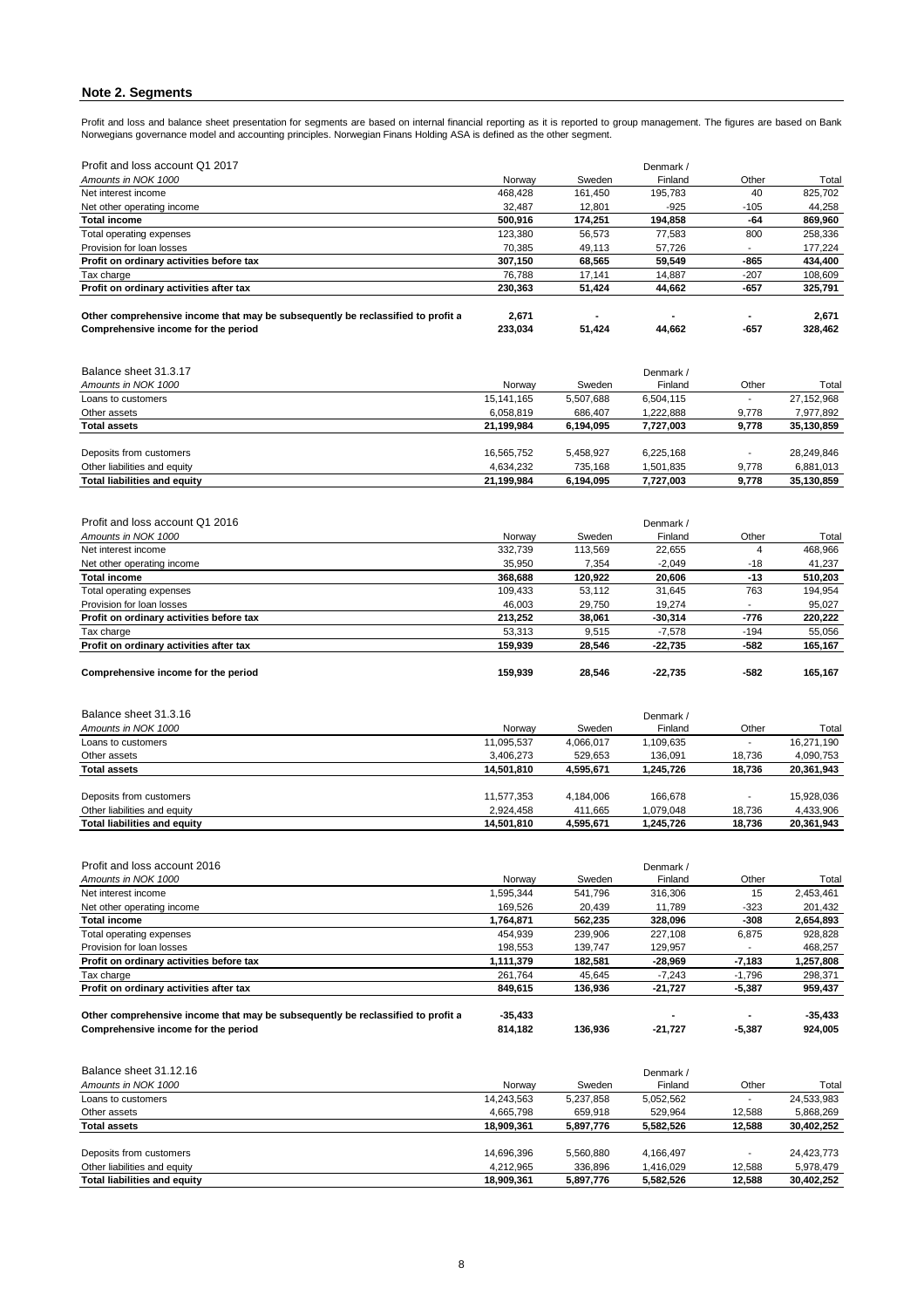## **Note 3. Loss on loans and guarantees**

The Group has no guarantees as at 31.3.2017.

| Write-downs on loans                                  | 177.224                  | 95,027  | 468.257 |
|-------------------------------------------------------|--------------------------|---------|---------|
| The period's change in write-downs on groups of loans | 130.961                  | 55.291  | 317.446 |
| Net individual write-downs on loans                   | 46.263                   | 39,736  | 150.811 |
| Individual write-downs                                | 40.947                   | 38,359  | 143,635 |
| Collected on previous realized losses                 | $\overline{\phantom{0}}$ | -       |         |
| Realized losses in the period                         | 5,316                    | 1,377   | 7,176   |
| Amounts in NOK 1000                                   | Q1 2017                  | Q1 2016 | 2016    |

## **Note 4. Loans to customers**

| Amounts in NOK 1000                         | Q1 2017    | Q1 2016    | 2016       |
|---------------------------------------------|------------|------------|------------|
| Overdraft facilities and lines of credit    | 1,831      | 12.565     | 2.147      |
| Credit cards                                | 7,096,893  | 4,234,789  | 6,309,014  |
| Instalment loans                            | 21,063,123 | 12,507,298 | 19,054,145 |
| <b>Gross loans</b>                          | 28,161,846 | 16,754,652 | 25,365,307 |
| Individual write-downs on loans             | $-242.656$ | $-103.453$ | $-201.116$ |
| Write-downs on groups of loans              | -766.222   | $-380.009$ | $-630,208$ |
| Net loans to and receivables from customers | 27,152,968 | 16,271,190 | 24,533,983 |

## **Loans by geographical regions**

| Amounts in NOK 1000                        | Q1 2017      | Q1 2016    | 2016       |
|--------------------------------------------|--------------|------------|------------|
| Akershus                                   | 2,029,563    | 1,507,025  | 1,902,542  |
| Oslo                                       | 2,055,947    | 1,517,103  | 1,920,981  |
| Hordaland                                  | 1,678,044    | 1,226,579  | 1,575,081  |
| Rogaland                                   | 1,341,596    | 955,035    | 1,264,380  |
| Østfold                                    | 979,109      | 717,235    | 924,670    |
| <b>Buskerud</b>                            | 858,350      | 637,791    | 809,134    |
| Sør-Trøndelag                              | 811,728      | 569,254    | 756,027    |
| Nordland                                   | 793,398      | 567,649    | 741,603    |
| Vestfold                                   | 760,524      | 556,907    | 715,268    |
| Møre og Romsdal                            | 682,063      | 485,638    | 633,056    |
| Troms                                      | 578,240      | 413,113    | 541,868    |
| Hedmark                                    | 545,345      | 388,342    | 520,471    |
| Oppland                                    | 499,381      | 351,513    | 466,573    |
| Telemark                                   | 475,514      | 333,667    | 454,156    |
| Vest-Agder                                 | 396,417      | 270,114    | 360,625    |
| Nord-Trøndelag                             | 327,411      | 238,450    | 309,964    |
| Finnmark                                   | 312,709      | 227,733    | 297,023    |
| Aust-Agder                                 | 285,806      | 191,674    | 261,529    |
| Sogn og Fjordane                           | 207,913      | 149,702    | 196,711    |
| Svalbard                                   | 3,081        |            | 2,739      |
| Customer does not have a Norwegian address | 37,526       | 98,562     | 41,029     |
| <b>Total Norway</b>                        | 15,659,666   | 11,403,094 | 14,695,431 |
| Sweden                                     | 5,809,084    | 4,220,551  | 5,487,645  |
| Denmark / Finland                          | 6,693,096    | 1,131,007  | 5,182,230  |
| Gross loans in the balance sheet           | 28, 161, 846 | 16,754,652 | 25,365,307 |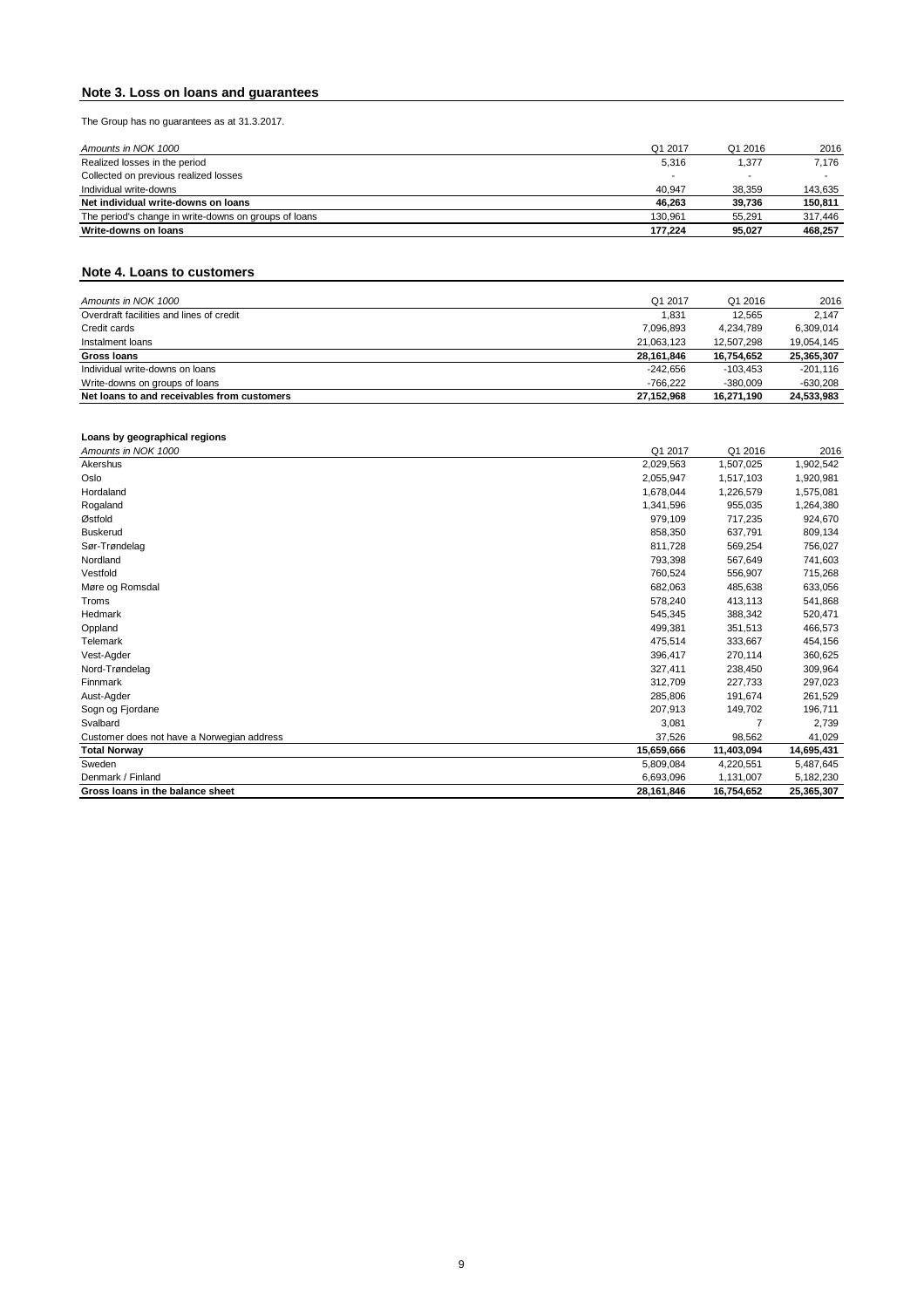### **Note 5. Risk classes**

|                     | Probability of | Gross Ioans |            |            | Undrawn credit limits |            |            |
|---------------------|----------------|-------------|------------|------------|-----------------------|------------|------------|
| Amounts in NOK 1000 | default        | Q1 2017     | Q1 2016    | 2016       | Q1 2017               | Q1 2016    | 2016       |
| A                   | $0 - 0.9 %$    | 4,159,306   | 2,641,182  | 3,716,949  | 21,334,273            | 14,490,349 | 19,692,083 |
| В                   | $1 - 2,9%$     | 10,887,550  | 6,041,707  | 9,468,018  | 1,137,509             | 549,598    | 1,153,334  |
| С                   | $3 - 4.9%$     | 3,500,329   | 2,126,365  | 3,279,727  | 212,224               | 184,494    | 237,141    |
| D                   | $5 - 8,9%$     | 2,734,858   | 1,872,883  | 2,743,303  | 173,566               | 162,717    | 194,285    |
| E                   | $9 - 14,9%$    | 1,573,762   | 1,139,570  | 1,616,677  | 82,023                | 45,997     | 83,485     |
| F                   | 15 - 19,9 %    | 549,853     | 416,109    | 555,334    | 22,952                | 12,960     | 19,886     |
| G                   | 20 - 29,9 %    | 704,885     | 490,304    | 685,686    | 12,924                | 11,566     | 11,518     |
| H                   | $30 - 39,9%$   | 358,069     | 187,086    | 324,312    | 16,368                | 12,008     | 14,870     |
|                     | $40 - 54.9%$   | 362,793     | 197,337    | 312,044    | 4,175                 | 2,828      | 3,096      |
| J                   | 55 - 100,0 %   | 343,468     | 171,924    | 261,187    | 1,634                 | 1,437      | 1,120      |
| S                   | 23.0 %         | 459,457     | 245,731    | 371,916    |                       |            |            |
|                     | 27.0%          | 133,114     | 36,548     | 112,350    |                       |            |            |
| U                   | 74.0%          | 244,215     | 123,192    | 205,598    |                       |            |            |
| V                   | 100.0%         | 1,625,323   | 789,560    | 1,283,562  |                       |            |            |
| W                   | 100.0%         | 470,337     | 201,243    | 391,040    |                       |            |            |
| Total classified    |                | 28,107,320  | 16,680,741 | 25,327,702 | 22,997,648            | 15,473,954 | 21,410,817 |
| Not classified      | 70.8%          | 54,526      | 73,911     | 37,605     | 75,594                | 104,624    | 54,753     |
| Total               |                | 28,161,846  | 16,754,652 | 25,365,307 | 23,073,242            | 15,578,578 | 21,465,571 |

#### Risk is classified as follows:  $A =$  lowest risk,  $W =$  highest risk

### **Note 6. Default and loss on loans**

| Amounts in NOK 1000                  | Q1 2017   | Q1 2016    | 2016       |
|--------------------------------------|-----------|------------|------------|
| Gross defaulted loans                | 2,068,721 | 981,511    | 1,654,201  |
| Individual write-downs on loans      | -242,656  | $-103.453$ | $-201.116$ |
| Write-downs on groups of loans       | -766,222  | $-380,009$ | -630,208   |
| Net defaulted loans                  | 1.059.842 | 498.048    | 822,878    |
|                                      |           |            |            |
| Defaulted loans which are performing | 496,025   | 250.265    | 403,086    |
|                                      |           |            |            |

Risk class W consists of written-down engagements, and is engagements individually written down. The other risk classes, including risk class A - J, is included in the calculation for write-downs on groups of engagements.

Defaulted loans comprise of loans which are more than 90 days overdue according to payment schedule.

#### **Aging of defaulted, but not written-down loans**

Risk class S consists of engagements during treatment with debt collection companies, where the customer is less than 90 days past originally agreed payment plan. If the customer is on track on engagement, but has at least one other product where payment is more than 90 days past payment plan the engagement is classified in risk class T. Risk class U consists of engagements in warning, but less than 90 days past payment plan, while risk class V consists of engagements more than 90 days past payment plan.

|                     | Q1 2017     |              |                   |              |              |           |
|---------------------|-------------|--------------|-------------------|--------------|--------------|-----------|
| Amounts in NOK 1000 | 5 - 15 davs | 16 - 30 days | 31<br>l - 60 davs | 61 - 90 days | Over 90 davs | Total     |
| - Retail market     | 480.463     | .237,364     | 631,341           | 303,856      | .599,705     | 4,252,728 |
| <b>Total</b>        | 480,463     | .237,364     | 631,341           | 303,856      | 1,599,705    | 4,252,728 |

|                     |             | Q1 2016      |              |              |              |           |  |
|---------------------|-------------|--------------|--------------|--------------|--------------|-----------|--|
| Amounts in NOK 1000 | 5 - 15 davs | 16 - 30 days | 31 - 60 days | 61 - 90 days | Over 90 days | Total     |  |
| - Retail market     | 475.848     | 653.016      | 359.961      | 125.362      | 780.322      | 2,394,509 |  |
| <b>Total</b>        | 475.848     | 653.016      | 359.961      | 125,362      | 780.322      | 2,394,509 |  |
|                     |             |              |              |              |              |           |  |
|                     |             |              |              |              |              |           |  |

*Amounts in NOK 1000* 5 - 15 days 16 - 30 days 31 - 60 days 61 - 90 days Over 90 days Total - Retail market 445,913 1,214,820 564,275 218,282 1,263,835 3,707,125 **Total** 445,913 1,214,820 564,275 218,282 1,263,835 3,707,125 2016

"Not classified" consists of Norwegian engagements recruited through applications for sales financing and bank accounts with and without credit facilities. In a potential chance of classification of these engagements there are no indications implying that the distribution of risk classes will significantly deviate from what is observed in the classified engagements. The risks associated with customers are classified based on their application and behavioral score. This risk classification is an integrated part of the Bank's credit approval process and is used in the Bank's risk-based product pricing.

The bank only offers credit to the retail customer market, and all credit decisions are made by means of automated decision support systems. Credit is granted based on a qualitative and quantitative analysis of the customer's willingness and ability to pay. The analysis of the willingness to pay identifies the characteristics of the customer which predict future payment conduct, while the analysis of the customer's capacity to service loans are a quantitative evaluation of the customer's ability to repay his obligations, given the customer's current and anticipated future economic situation.

The table shows the overdrawn amount on loans by the number of past due days not caused by payment service delays. The entire loan is included when part of the debt is past due.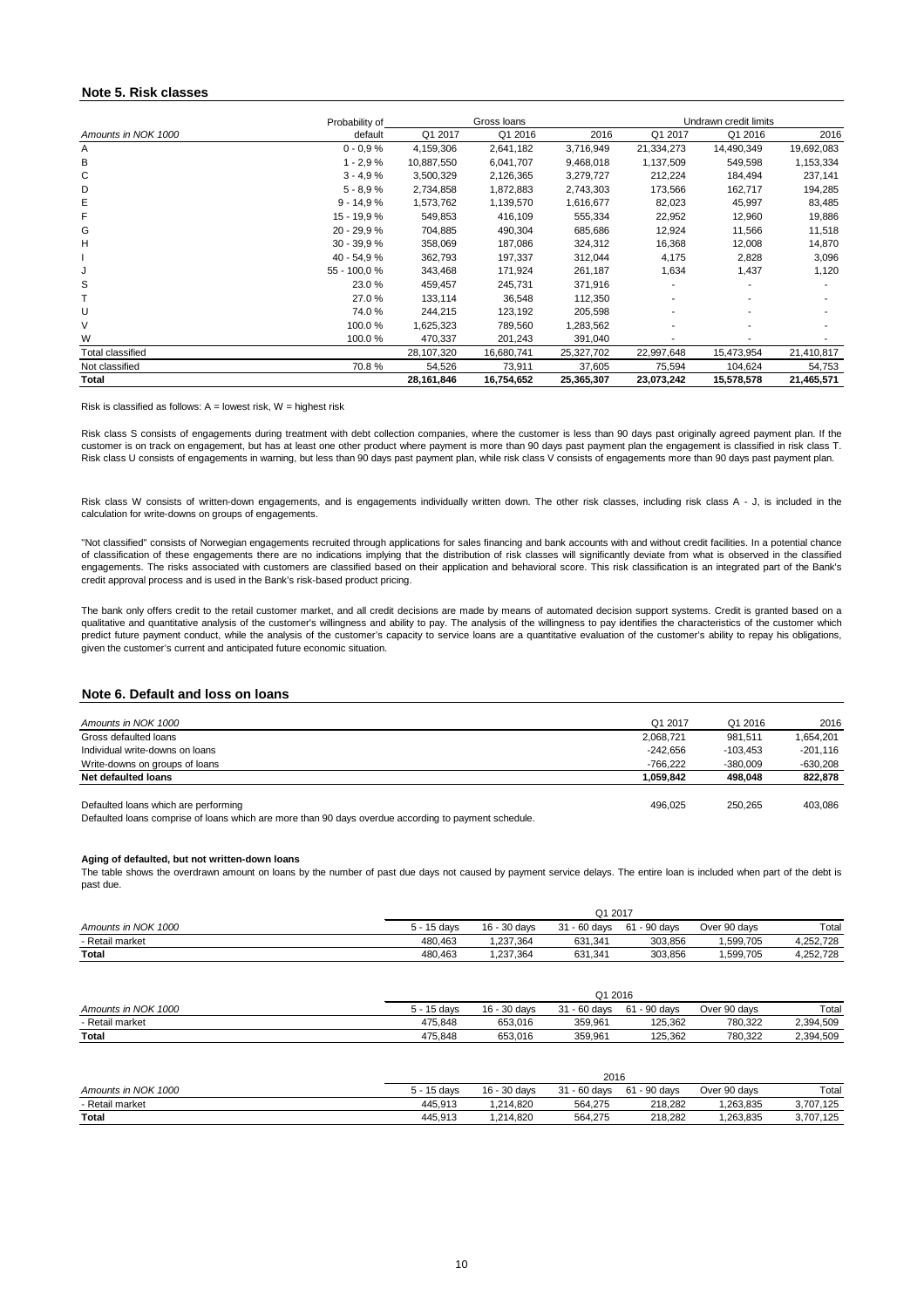## **Note 7. Liquidity risk**

## **Note 8. Loans and deposits with credit institutions and central banks**

| Amounts in NOK 1000                                                                                    | Q1 2017   | Q1 2016 | 2016      |
|--------------------------------------------------------------------------------------------------------|-----------|---------|-----------|
| Loans and deposits with credit institutions and central banks without agreed maturity or notice period | 1,131,757 | 496.294 | 1,163,351 |
| Total loans and deposits with credit institutions and central banks                                    | 1,131,757 | 496,294 | 1,163,351 |
| Amounts in NOK 1000                                                                                    | Q1 2017   | Q1 2016 | 2016      |
| <b>NOK</b>                                                                                             | 541.450   | 259.815 | 540,723   |
| <b>SEK</b>                                                                                             | 413.924   | 117.441 | 404,624   |
| <b>DKK</b>                                                                                             | 132.595   | 40.706  | 151.464   |
| <b>EUR</b>                                                                                             | 43.787    | 78,333  | 66,539    |
| <b>Total</b>                                                                                           | 1,131,757 | 496,294 | 1,163,351 |
| Average interest rate Norwegian Finans Holding Group                                                   | 0.21%     | 0.43%   | 0.20%     |

### **Note 9. Net interest income**

| Amounts in NOK 1000                                                 | Q1 2017 | Q1 2016 | 2016      |
|---------------------------------------------------------------------|---------|---------|-----------|
| Interest income from cash and deposits at central banks             | 74      | 105     | 321       |
| Interest income from loans to and deposits with credit institutions | 523     | 451     | 1,393     |
| Interest income from consumer loans                                 | 703,696 | 408,317 | 2,095,457 |
| Interest income from overdraft accounts                             | 79      | 517     | 1,104     |
| Interest income from credit cards                                   | 206,859 | 129,215 | 618,322   |
| Interest income from sales financing                                | 1,476   | 1,559   | 5,494     |
| Interest and other income from certificates and bonds               | 20,328  | 10,098  | 63,885    |
| Other interest and other interest related income                    | 1,013   | 785     | 5,125     |
| <b>Total interest income</b>                                        | 934,049 | 551,046 | 2,791,102 |
| Interest expense from deposits from credit institutions             | 9       |         | 8         |
| Interest expense from deposits from customers                       | 93,138  | 60,274  | 283,006   |
| Interest expense on debt securities issued                          | 8,317   | 8,937   | 35,605    |
| Interest expense on subordinated loan                               | 2,698   | 1,646   | 7,790     |
| Other interest and other interest related expenses                  | 4,185   | 11,224  | 11,232    |
| Total interest expense                                              | 108,347 | 82,079  | 337,640   |
| Net interest income                                                 | 825.702 | 468,966 | 2,453,461 |

The liquidity risk is the risk that the Bank is not capable of covering all its financial obligations as they fall due. The liquidity risk is evaluated as low at the time of this report, since a large portion of the Bank's assets consists of easily transferable securities. The asset side is financed by core deposits from the retail market, debt securities and subordinated capital. The Bank manages its liquidity position by short-term cash flow forecasts and liquidity due date summaries. See the Annual Report for further comments.

Average interest rate calculated as interest amount in percentage of average volume for the current period.

At 31.3.2017 the Liquidity Coverage Ratio (LCR) at total level for the Bank was 142%. The legal requirement for liquidity reserve (LCR) at total level is 80% at 31.3.2017. The Bank has significant positions in Norwegian, Swedish and Danish kroner in addition to Euro. At 31.3.2017 the LCR was 181% in Norwegian kroner, 32% in Swedish kroner, 195% in Danish kroner, and 0% in Euro.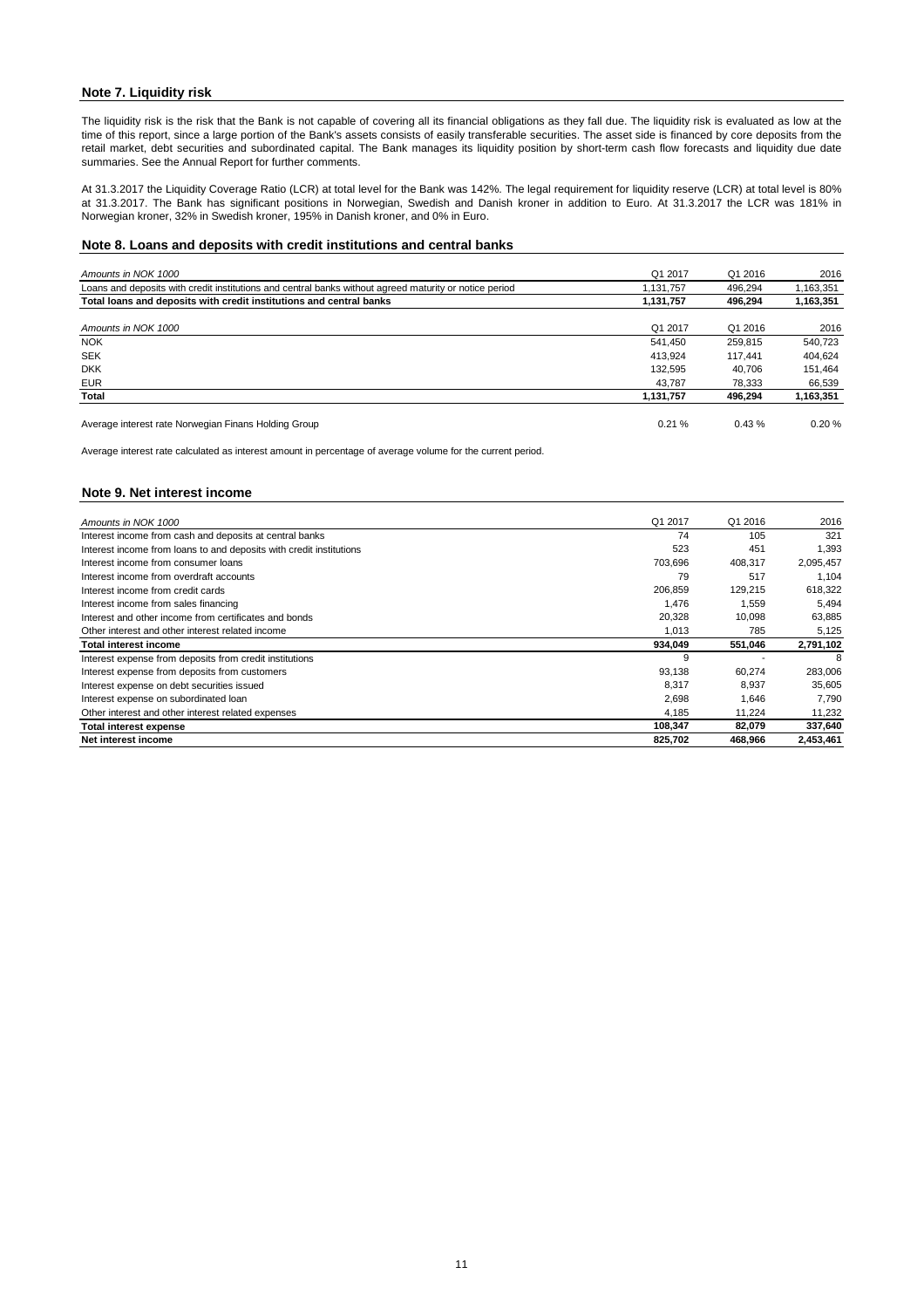# **Note 10. Net other operating income**

| Amounts in NOK 1000                                 | Q1 2017 | Q1 2016 | 2016    |
|-----------------------------------------------------|---------|---------|---------|
| Payment services                                    | 50,282  | 35.162  | 156.120 |
| Insurance services                                  | 20,886  | 13,088  | 47,343  |
| Other fees and commission and bank services income  | 9.724   | 7,351   | 43,149  |
| Total commission and bank services income           | 80.892  | 55.602  | 246,613 |
| Network costs                                       | 20.191  | 4,398   | 46.965  |
| Payment services                                    | 8.635   | 9.509   | 42.427  |
| Insurance services                                  | 7.652   | 4.474   | 16.002  |
| Other fees and commission and bank services expense | 5.672   | 2.901   | 14,020  |
| Total commission and bank services expenses         | 42.149  | 21.282  | 119,415 |

## **Note 11. Net gain on financial instruments at fair value**

| Amounts in NOK 1000                                          | Q1 2017  | Q1 2016   | 2016      |
|--------------------------------------------------------------|----------|-----------|-----------|
| Net gain on certificates and bonds                           | 1,790    | 8,210     | 112       |
| Net gain on FX-forwards                                      | $-4.419$ | 48.441    | 102,207   |
| Net currency effects                                         | 8,145    | $-49.734$ | $-85,915$ |
| Net gains on shares and other securities with variable yield |          |           | 57.659    |
| Total                                                        | 5,516    | 6,916     | 74,064    |

## **Note 12. General administrative expenses**

| Amounts in NOK 1000                                                      | Q1 2017 | Q1 2016 | 2016    |
|--------------------------------------------------------------------------|---------|---------|---------|
| Sales and marketing                                                      | 173.965 | 129,881 | 631,821 |
| IT operations                                                            | 22,477  | 16.503  | 73.257  |
| External services fees and hired temporary staff for ordinary operations | 9.704   | 5,986   | 24,703  |
| Other administrative expenses                                            | 9.833   | 6.067   | 43.706  |
| <b>Total</b>                                                             | 215.979 | 158.437 | 773.487 |

## **Note 13. Other operating expenses**

| Amounts in NOK 1000                        | Q1 2017 | Q1 2016 | 2016   |
|--------------------------------------------|---------|---------|--------|
| Credit information                         | 7,512   | 6,082   | 29,045 |
| Auditor                                    | 772     | 235     | 2,700  |
| Rental of premises                         | 570     | 543     | 2,168  |
| Insurance                                  | 127     | 122     | 505    |
| Machinery, fixtures and transport vehicles | 94      | 136     | 410    |
| Other operating expenses                   | 2,515   | 1,746   | 12,082 |
| Total                                      | 11,589  | 8,863   | 46,911 |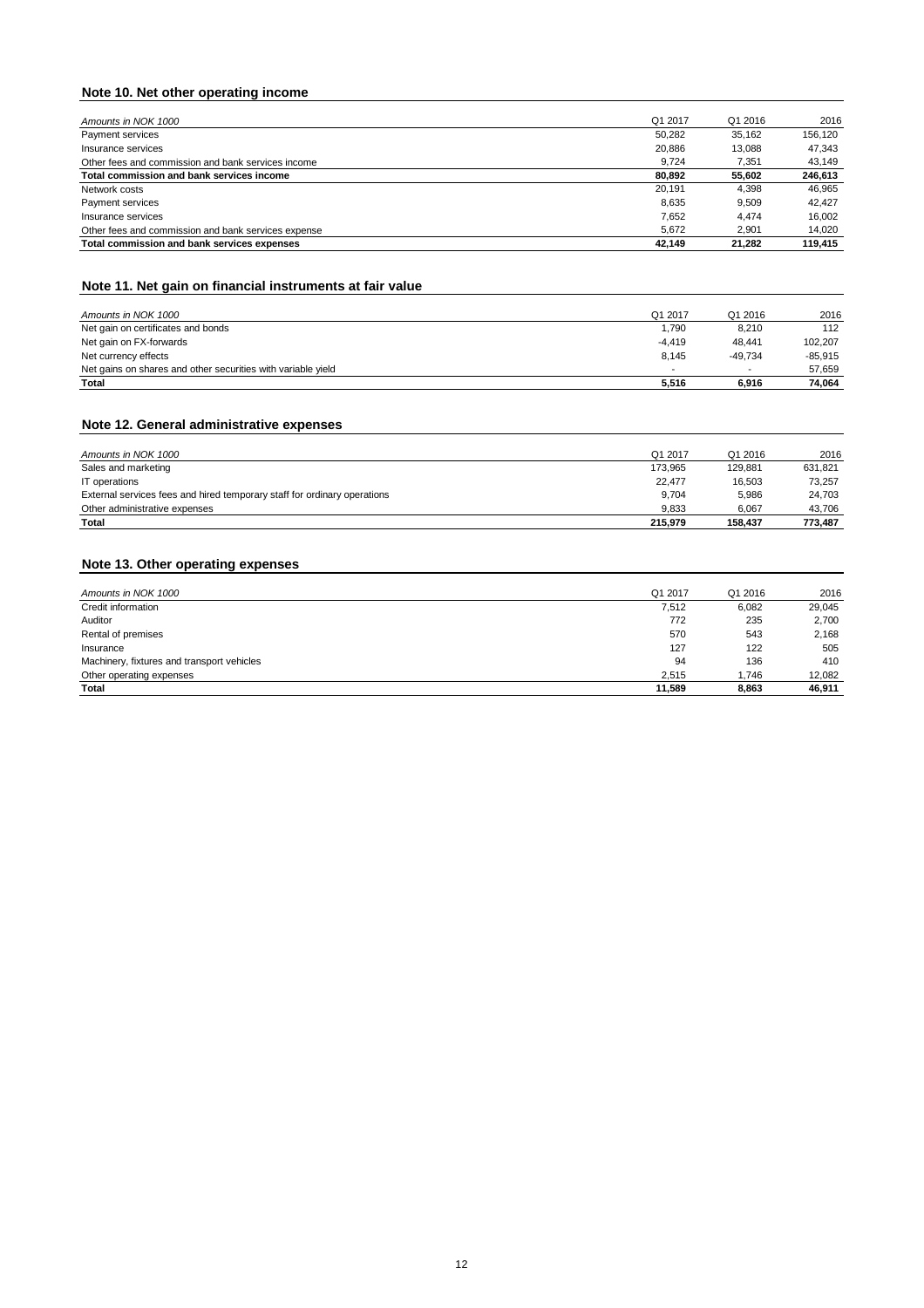### **Note 14. Financial instruments at fair value**

#### **Level 2 Valuation based on observable market data**

#### **Level 3 Valuation based on other than observable market data**

#### **Financial instruments at fair value**

|                                           | Q1 2017                  |           |                |           |  |
|-------------------------------------------|--------------------------|-----------|----------------|-----------|--|
| Amounts in NOK 1000                       | Level 1                  | Level 2   | Level 3        | Total     |  |
| Certificates and bonds                    | $\overline{\phantom{0}}$ | 6,567,532 |                | 6,567,532 |  |
| Financial derivatives                     | -                        | 2,578     |                | 2,578     |  |
| <b>Shares</b>                             | $\overline{\phantom{0}}$ |           | 443            | 443       |  |
| Financial assets held for sale            | $\overline{\phantom{0}}$ |           | 27.437         | 27,437    |  |
| Total financial assets at fair value      | $\blacksquare$           | 6,570,110 | 27,880         | 6,597,990 |  |
| <b>Financial derivatives</b>              | $\overline{\phantom{0}}$ |           |                |           |  |
| Total financial liabilities at fair value | $\blacksquare$           |           | $\blacksquare$ |           |  |

|                                           | Q1 2016                  |           |                          |           |  |
|-------------------------------------------|--------------------------|-----------|--------------------------|-----------|--|
| Amounts in NOK 1000                       | Level 1                  | Level 2   | Level 3                  | Total     |  |
| Certificates and bonds                    |                          | 3,331,623 | $\overline{\phantom{a}}$ | 3,331,623 |  |
| <b>Financial derivatives</b>              |                          | 6,683     |                          | 6,683     |  |
| <b>Shares</b>                             | . .                      |           | 443                      | 443       |  |
| Financial assets held for sale            | $\overline{\phantom{0}}$ |           | 60.446                   | 60,446    |  |
| Total financial assets at fair value      |                          | 3,338,306 | 60,889                   | 3,399,195 |  |
| <b>Financial derivatives</b>              |                          |           | $\overline{\phantom{0}}$ |           |  |
| Total financial liabilities at fair value | $\blacksquare$           | $\sim$    | $\blacksquare$           |           |  |

Ownership in Visa Norway FLI is considered to be a financial asset and is classified in the category assets held for sale. The fair value of the asset is estimated at MNOK 27,4. The calculation is based on input from the association, and contains significant estimations. See note 17 for further description of the asset and the value calculation.

|                                           |                          | 2016      |                |           |  |  |
|-------------------------------------------|--------------------------|-----------|----------------|-----------|--|--|
| Amounts in NOK 1000                       | Level 1                  | Level 2   | Level 3        | Total     |  |  |
| Certificates and bonds                    | ٠                        | 4,464,203 |                | 4,464,203 |  |  |
| <b>Financial derivatives</b>              | $\overline{\phantom{a}}$ |           |                |           |  |  |
| Shares                                    | $\overline{\phantom{0}}$ |           | 443            | 443       |  |  |
| Financial assets held for sale            | $\overline{\phantom{a}}$ |           | 24.745         | 24,745    |  |  |
| Total financial assets at fair value      | $\overline{\phantom{a}}$ | 4.464.203 | 25,188         | 4,489,391 |  |  |
| <b>Financial derivatives</b>              |                          | 6.780     |                | 6,780     |  |  |
| Total financial liabilities at fair value | $\blacksquare$           | 6,780     | $\blacksquare$ | 6.780     |  |  |

#### **Change in instruments classified at level 3**

#### **Valuation method**

*Ownership in Visa Norge FLI*

When valuation can not be determined in level 1 or 2, valuation methods based on non-observable market data are used.

Financial instruments at fair value is measured at different levels.

#### **Level 1 Valuation based on quoted prices in an active market**

|                                          | Q1 2017<br>Assets held for |                          |        |  |
|------------------------------------------|----------------------------|--------------------------|--------|--|
|                                          |                            |                          |        |  |
| Amounts in NOK 1000                      | Shares                     | sale                     | Total  |  |
| Value 31.12.16                           | 443                        | 24,745                   | 25,188 |  |
| Additions                                | $\blacksquare$             |                          |        |  |
| Disposals                                |                            |                          |        |  |
| Settlement                               | $\blacksquare$             | $\overline{\phantom{0}}$ |        |  |
| Net gain / loss on financial instruments | $\blacksquare$             | 2,691                    | 2,691  |  |
| Value 31.3.17                            | 443                        | 27,437                   | 27,880 |  |

*Shares in BankID Norge AS*

Bank Norwegian AS was at 12.8.2014 issued 280 shares in BankID Norge AS based on the Bank's share of participation in the BankID association. Value of shares were estimated at the going rate at the time granted.

Financial instruments in level 1 are determined based on quoted prices in active markets for identical financial instruments available on the balance sheet date.

Financial instruments in level 2 are determined based on inputs other than quoted prices, but where prices are observable either directly or indirectly. These include quoted prices in markets that are not active.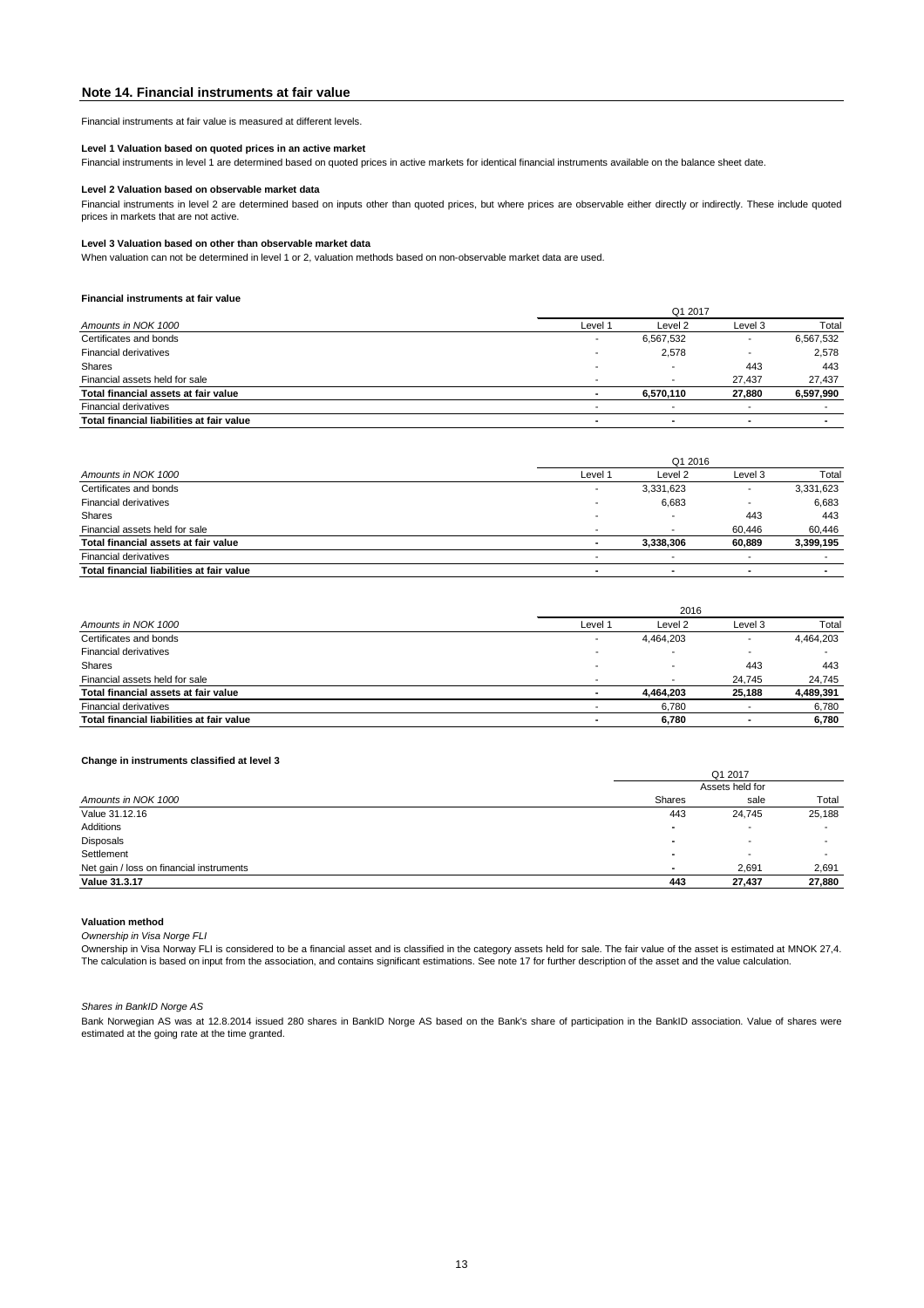### **Note 15. Fair value of financial instruments at amortized cost**

*Loans and deposits with central banks and credit institutions and deposits from customers*

#### *Loans to customers*

#### *Debt securities issued and subordinated loan*

#### **Fair value of financial instruments at amortized cost**

## **Note 16. Debt securities issued and subordinated loan**

| Total debt securities issued | 1,798,667 | 1,880,311 | 1,823,973 |
|------------------------------|-----------|-----------|-----------|
| Accrued interest             | 3.376     | 5.454     | 3,714     |
| Value adjustments            | 292       | 857       | 259       |
| Bonds, nominal value         | 1,795,000 | 1.674.000 | .820,000  |
| Certificates, nominal value  |           | 200,000   |           |
| Amounts in NOK 1000          | Q1 2017   | Q1 2016   | 2016      |
| Debt securities issued       |           |           |           |

#### **Change in debt securities issued**

### **Change in subordinated loan**

|                                             | Q1 2017    |            | Q1 2016    |            | 2016       |            |
|---------------------------------------------|------------|------------|------------|------------|------------|------------|
| Amounts in NOK 1000                         | Book value | Fair value | Book value | Fair value | Book value | Fair value |
| Cash and deposits with the central bank     | 59,986     | 59,986     | 58.971     | 58.971     | 59,992     | 59.992     |
| Loans and deposits with credit institutions | 1,071,771  | 1,071,771  | 437,324    | 437,324    | 1,103,359  | 1,103,359  |
| Loans to customers                          | 27,152,968 | 27,152,968 | 16,271,190 | 16,271,190 | 24,533,983 | 24,533,983 |
| <b>Total financial assets</b>               | 28,284,724 | 28,284,724 | 16,767,484 | 16,767,484 | 25,697,334 | 25,697,334 |
| Deposits from customers                     | 28,249,846 | 28,249,846 | 15,928,036 | 15,928,036 | 24,423,773 | 24,423,773 |
| Debt securities issued                      | 1,798,667  | 1,801,568  | 1,880,311  | 862,699. ا | 1,823,973  | 1,823,250  |
| Subordinated loan                           | 274,892    | 277.240    | 174,971    | 171,938    | 274,915    | 275,735    |
| <b>Total financial liabilities</b>          | 30,323,405 | 30,328,653 | 17,983,319 | 17,962,673 | 26,522,661 | 26,522,758 |

|                              |                 |                          | Overdue /                |                          | Balance   |
|------------------------------|-----------------|--------------------------|--------------------------|--------------------------|-----------|
| Amounts in NOK 1000          | Balance 31.3.16 | <b>Issued</b>            | Other<br>redeemed        | changes                  | 31.12.15  |
| Certificates, nominal value  | 200,000         | -                        |                          |                          | 200,000   |
| Bonds, nominal value         | 1,674,000       |                          |                          | $\overline{\phantom{0}}$ | 1,674,000 |
| Value adjustments            | 857             | $\overline{\phantom{0}}$ |                          | $-120$                   | 977       |
| Accrued interest             | 5.454           | $\overline{\phantom{a}}$ | $\overline{\phantom{0}}$ | 860                      | 4.594     |
| Total debt securities issued | .880.311        |                          | $\blacksquare$           | 740                      | 1,879,571 |

| ^≏crued intereo⊾                        | $\sim$<br>ັບ                     |  | $\overline{\phantom{a}}$<br>- 41<br>$\sim$ | 496                 |
|-----------------------------------------|----------------------------------|--|--------------------------------------------|---------------------|
| $ -$<br>Tota.<br>loan<br>' subordinated | 274.802<br>$\sim$<br>7.V.<br>- - |  | ົ<br>-∠ఎ                                   | 0.1E<br>$\sim$<br>. |

|                              |                        |               | Overdue /         |         | Balance   |
|------------------------------|------------------------|---------------|-------------------|---------|-----------|
| Amounts in NOK 1000          | <b>Balance 31.3.17</b> | <b>Issued</b> | Other<br>redeemed | changes | 31.12.16  |
| Certificates, nominal value  |                        |               |                   |         |           |
| Bonds, nominal value         | 1,795,000              |               | $-25,000$         |         | ,820,000  |
| Value adjustments            | 292                    |               |                   | 33      | 259       |
| Accrued interest             | 3,376                  |               |                   | $-339$  | 3,714     |
| Total debt securities issued | .798,667               |               | $-25.000$         | $-306$  | 1,823,973 |

|                                  |                        |        | Overdue <sub>/</sub> |                  | Balance  |
|----------------------------------|------------------------|--------|----------------------|------------------|----------|
| Amounts in NOK 1000              | <b>Balance 31.3.17</b> | Issued | redeemed             | Other<br>changes | 31.12.16 |
| Subordinated Ioan, nominal value | 275,000                |        | -                    |                  | 275,000  |
| Value adiustments                | -562                   |        |                      | 19               | $-581$   |

|                                  |                 |               | Overdue           |         | <b>Balance</b> |
|----------------------------------|-----------------|---------------|-------------------|---------|----------------|
| Amounts in NOK 1000              | Balance 31.3.16 | <b>Issuec</b> | Other<br>redeemed | changes | 31.12.15       |
| Subordinated Ioan, nominal value | 175,000         |               |                   |         | 175,000        |
| Value adjustments                | -403            |               |                   | 13      | -416           |
| Accrued interest                 | 374             | -             |                   | -4      | 378            |
| <b>Total subordinated loan</b>   | 174.971         |               | $\sim$            |         | 174.962        |

Financial instruments at amortized cost are valued at originally determined cash flows, adjusted for any impairment losses. Amortized cost will not always give values that match the market's assessment of the same instruments. This may be due to different perceptions of market conditions, risk and return requirements.

Fair value is estimated to conform with amortized cost.

Loans to customers are exposed to market competition. This means that the potential added value of the loan portfolio will not be maintained over time. Further, individual and group provisions for loan losses are provided for on an ongoing basis. The fair value of loans to customers is therefore considered to conform to the amortized cost.

The fair value of debt securities issued and subordinated loan are based on observable market data where available.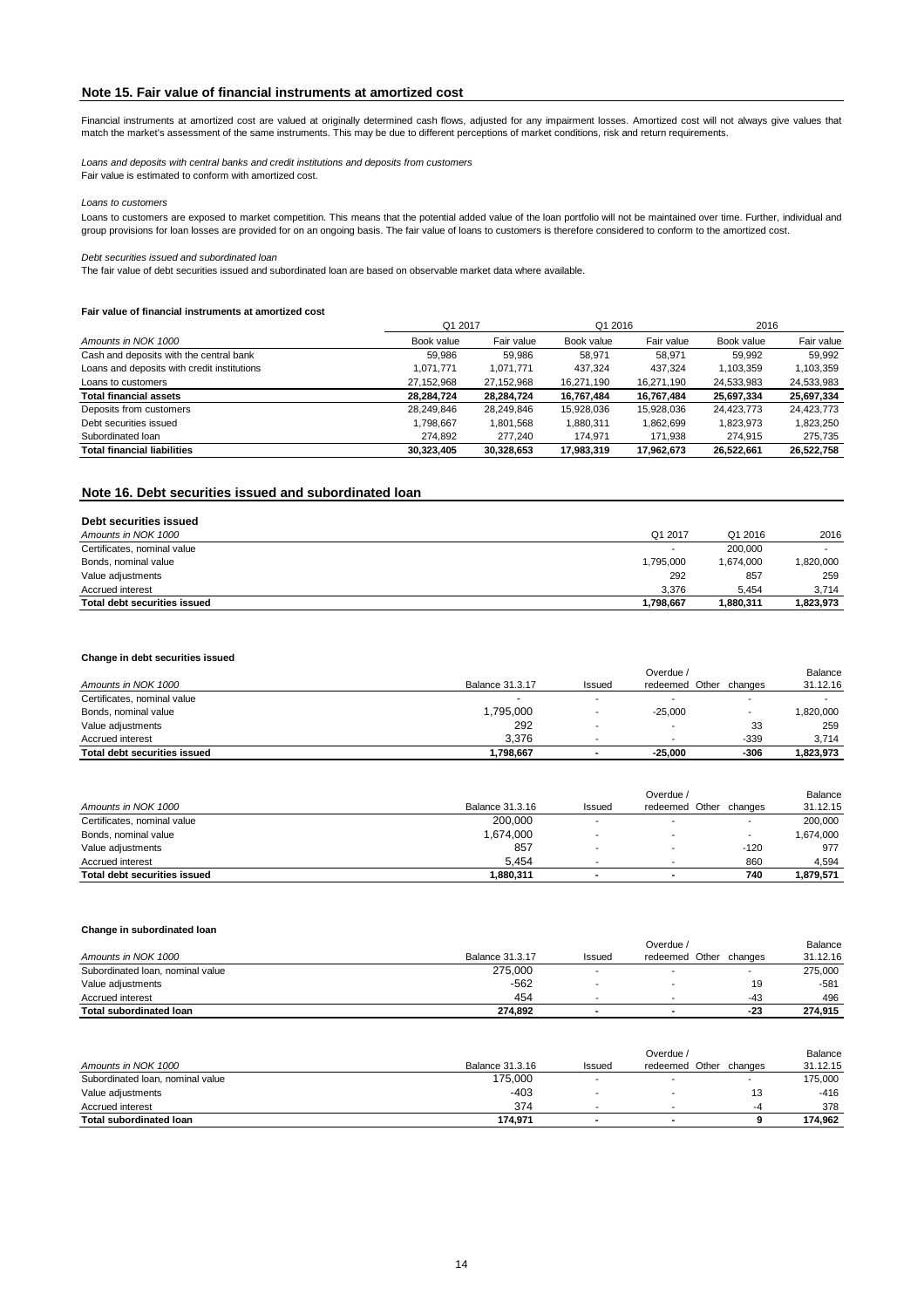## **Note 17. Financial assets held for sale**

## **Note 18. Receivables**

| Amounts in NOK 1000 | Q1 2017 | Q1 2016 | 2016   |
|---------------------|---------|---------|--------|
| Commissions         | 88,152  | 82,282  | 82,373 |
| Prepaid expenses    | 24,397  | .081    | 12,140 |
| Other receivables   | 13.920  | .351    | 5.406  |
| <b>Total</b>        | 126,469 | 84,714  | 99,919 |

## **Note 19. Other liabilities**

| Amounts in NOK 1000   | Q1 2017 | Q1 2016 | 2016    |
|-----------------------|---------|---------|---------|
| Payables to suppliers | 62,659  | 29,116  | 40,903  |
| Value added tax       | 2,770   | 2,690   | 3,533   |
| Social security tax   | 1,507   | 1,156   | 1,862   |
| Tax withholdings      | 1,248   | 1,179   | 2,090   |
| Other liabilities     | 184,934 | 24,790  | 92,375  |
| <b>Total</b>          | 253,117 | 58,931  | 140,764 |

## **Note 20. Accrued expenses**

| Amounts in NOK 1000 | Q1 2017 | Q1 2016 | 2016   |
|---------------------|---------|---------|--------|
| Accrued expenses    | 71,872  | 67,098  | 83,426 |
| <b>Bonus</b>        | 13,777  | 15,167  | 10,152 |
| Holiday pay         | 4,720   | 4,859   | 4,328  |
| Board remuneration  | 1,488   | 1,074   | 1,218  |
| Accrued fees        | 234     | 777     | 177    |
| <b>Total</b>        | 92,092  | 88,975  | 99,302 |

## **Note 21. Capital adequacy**

| Amounts in NOK 1000                         | Q1 2017   | Q1 2016   | 2016      |
|---------------------------------------------|-----------|-----------|-----------|
| Share capital                               | 186.619   | 173.195   | 180,105   |
| + Share premium reserve                     | 966,825   | 150,402   | 481,980   |
| + Other reserves                            | 2,662,831 | 1,590,183 | 2,338,191 |
| - Deferred tax assets and intangible assets | 121,622   | 115,876   | 72,741    |
| <b>Common equity tier 1</b>                 | 3,694,652 | 1,797,904 | 2,927,535 |
| + Additional Tier 1 capital                 | 335,000   | 125,000   | 335,000   |
| Tier 1 capital                              | 4,029,652 | 1,922,904 | 3,262,535 |
| + Tier 2 capital                            | 274,892   | 174,971   | 274,915   |
| <b>Total capital</b>                        | 4,304,544 | 2,097,875 | 3,537,450 |
|                                             |           |           |           |
| <b>Calculation basis</b>                    |           |           |           |
| <b>Credit risk</b>                          |           |           |           |

| Covered bonds                           | 138,014                  | 15.784     | 76,611     |
|-----------------------------------------|--------------------------|------------|------------|
| + Institutions                          | 818.357                  | 468.819    | 668,408    |
| + Loans to customers                    | 18,995,307               | 11,582,471 | 17,212,261 |
| + Defaulted loans and other commitments | 1,982,872                | 974,855    | 1,752,276  |
| + Other assets                          | $\overline{\phantom{0}}$ | 3.420      |            |
| + Operational risk                      | 2,633,086                | 2,034,225  | 1,627,380  |
| Total calculation basis                 | 24,567,636               | 15,079,573 | 21,336,936 |
| Common equity tier 1 %                  | 15.04 %                  | 11.92 %    | 13.72 %    |
| Tier 1 capital %                        | 16.40 %                  | 12.75%     | 15.29 %    |

| Total capital % | 17.52 % | 12 01 O/<br>7٥<br>ו ט.טו | 16.58% |
|-----------------|---------|--------------------------|--------|
|                 |         |                          |        |

The Bank is a member of Visa Norway FLI ("Visa Norway"), being a shareholder of Visa Europe Ltd. On 2. November 2015, an agreement between Visa Europe Ltd. and Visa Inc. was announced where Visa Inc. acquires all shares in Visa Europe Ltd. This transaction consists of a cash consideration, convertible preference shares and a deferred cash consideration paid three years after completion of the transaction. The process was finalized in June 2016 and the Bank received in this connection its share of the cash consideration based on the Bank's stake in Visa Norway. The cash consideration received, of MNOK 57.7, was reclassified to the income statement in 2016. Further changes in the value of the preference shares and the deferred cash consideration are recognized in other comprehensive income.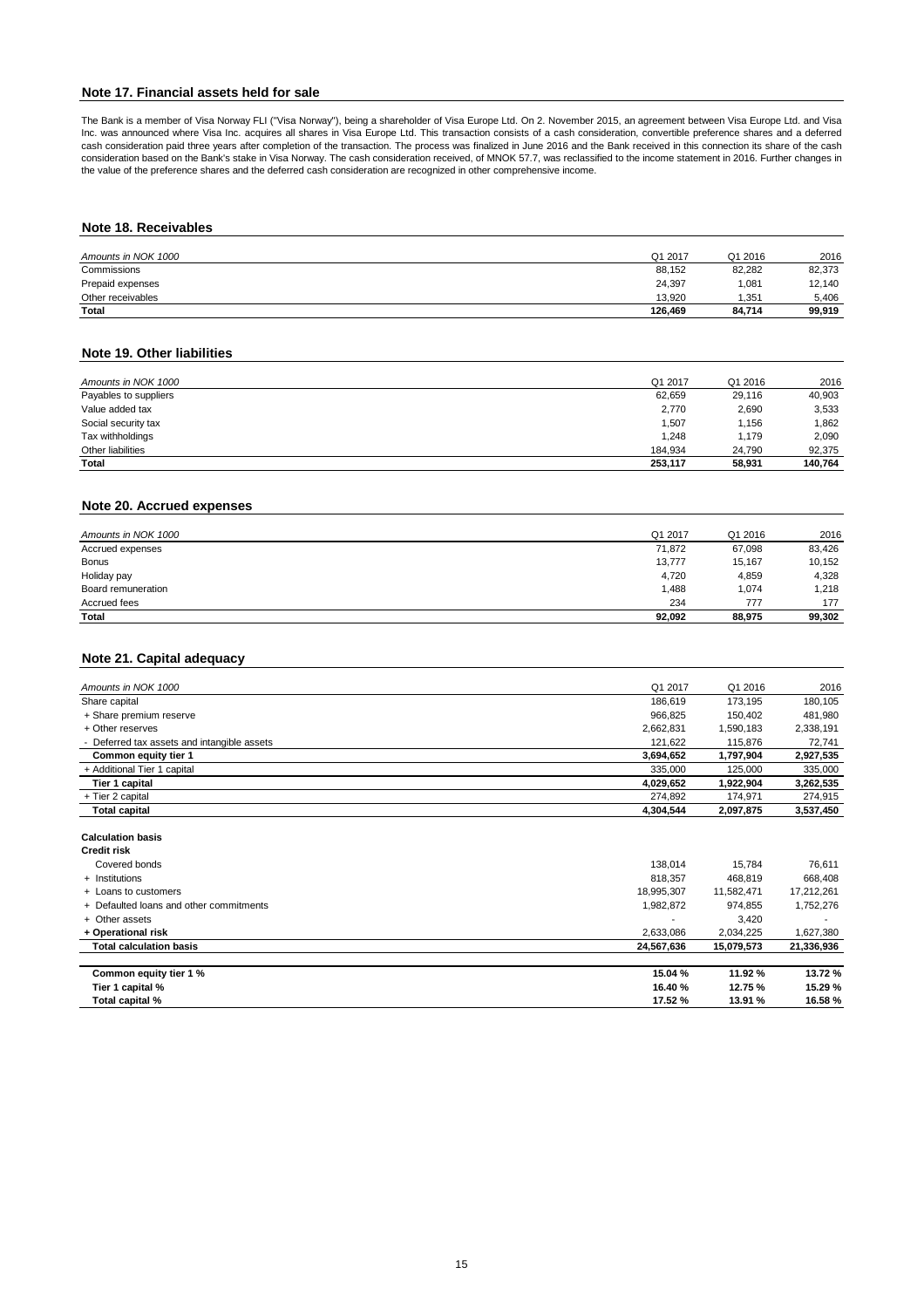### **Note 23. Related parties**

### **Note 24. Subsequent events**

Norwegian Finans Holding ASA (org. number 991 281 924) owns 100% of Bank Norwegian AS (org. number 991 455 671).

There is no awareness of other events after the date of the balance sheet that may be of material significance to the accounts.

## **Note 22. Lease agreements**

The Bank is sharing premises with Norwegian Air Shuttle. There is a lease agreement for Oksenøyveien 3 at Lysaker. The agreement expires 31.3.2018 (with extension option up to 31.3.2020), and the tenancy terminates without notice. The annual rent totals MNOK 1.9.

Bank Norwegian and Norwegian Air Shuttle ASA have since October 2007 had an agreement regarding the Bank's use of the brand name Norwegian, IP-rights, and cooperation regarding the loyalty program and credit cards. The agreement is later expanded to sales financing. In connection with the Bank's establishment in Sweden, the original agreement was replaced by new agreements as of 1.1.2013, with a duration of three years. The agreement is renegotiated and extended until 31.12.2020, and applies to Norway, Sweden, Denmark and Finland. All accrued rights remain. In addition to the co-operation agreement regarding use of brand name and IP-rights, agent agreements have been entered into relating to distribution of financial services regarding credit cards and sales financing of airline tickets.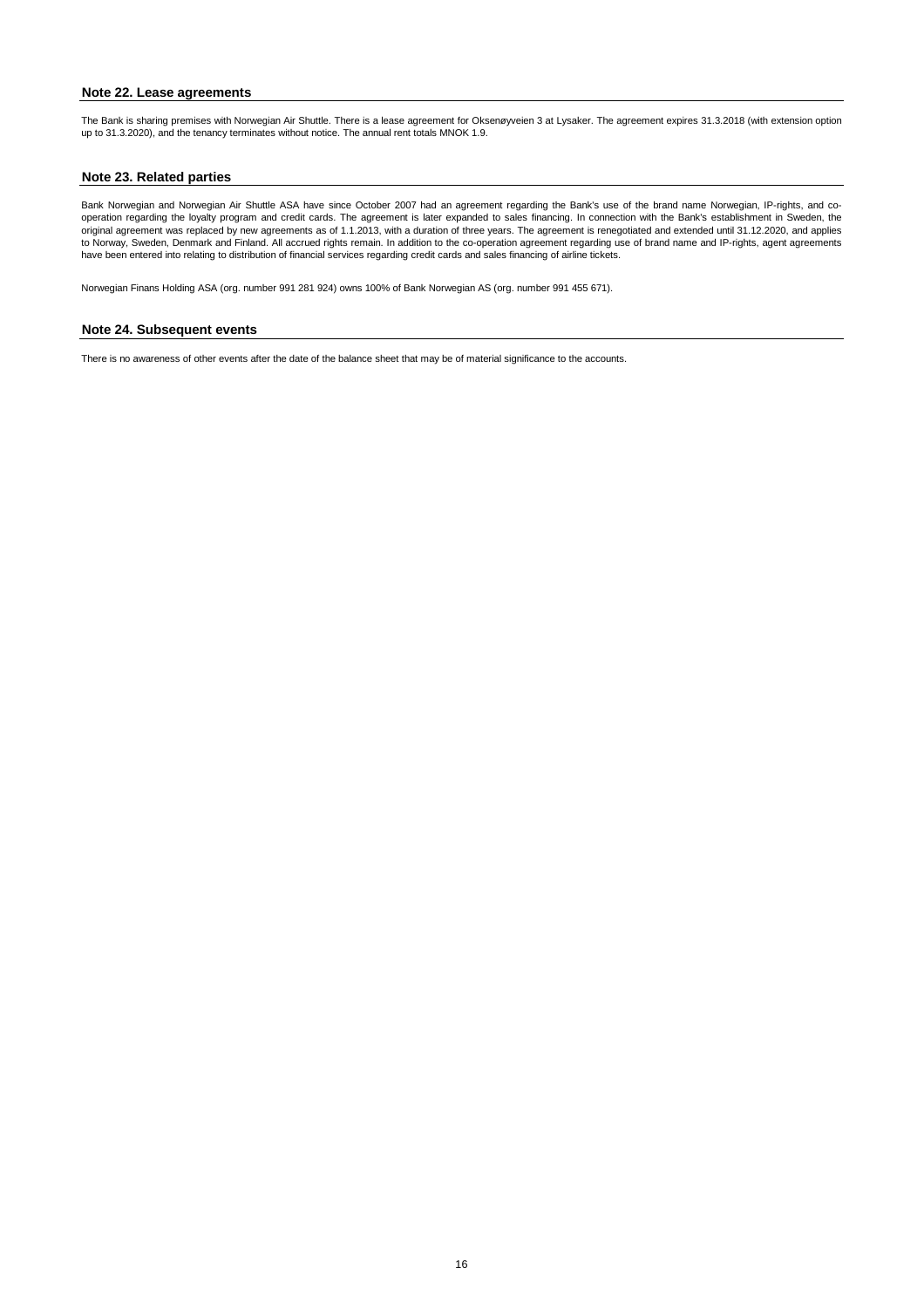# **Quarterly figures**

# **Profit and loss account**

|                                                |         |          | <b>Norwegian Finans Holding Group</b> |         |         |
|------------------------------------------------|---------|----------|---------------------------------------|---------|---------|
| Amounts in NOK 1000                            | Q1 2017 | Q4 2016  | Q3 2016                               | Q2 2016 | Q1 2016 |
| Interest income                                | 934,049 | 846,611  | 740,707                               | 652,738 | 551,046 |
| Interest expenses                              | 108,347 | 93,686   | 86,367                                | 75,507  | 82,079  |
| Net interest income                            | 825,702 | 752,925  | 654,339                               | 577,231 | 468,966 |
| Commission and bank services income            | 80,892  | 62,767   | 67,989                                | 60,255  | 55,602  |
| Commission and bank services expenses          | 42,149  | 40,846   | 29,834                                | 27,453  | 21,282  |
| Net change in value on securities and currency | 5,516   | $-4,562$ | 5,752                                 | 65,958  | 6,916   |
| Other income                                   |         |          | 170                                   |         |         |
| Net other operating income                     | 44,258  | 17,359   | 44,077                                | 98,759  | 41,237  |
| <b>Total income</b>                            | 869,960 | 770,284  | 698,416                               | 675,990 | 510,203 |
| Personnel expenses                             | 19,394  | 14,713   | 17,977                                | 15,564  | 17,751  |
| General administrative expenses                | 215,979 | 223,340  | 210,998                               | 180,711 | 158,437 |
| Ordinary depreciation                          | 11,375  | 11,299   | 10,761                                | 10,465  | 9,902   |
| Other operating expenses                       | 11,589  | 11,348   | 11,772                                | 14,927  | 8,863   |
| <b>Total operating expenses</b>                | 258,336 | 260,700  | 251,508                               | 221,667 | 194,954 |
| Provision for loan losses                      | 177,224 | 144,663  | 119,073                               | 109,494 | 95,027  |
| Profit on ordinary activities before tax       | 434,400 | 364,921  | 327,836                               | 344,829 | 220,222 |
| Tax charge                                     | 108,609 | 75,149   | 81,959                                | 86,207  | 55,055  |
| Profit on ordinary activities after tax        | 325,791 | 289,772  | 245,877                               | 258,622 | 165,167 |

# **Comprehensive income**

# **Balance sheet**

|                                                                            |         |         | Norwegian Finans Holding Group |                     |         |
|----------------------------------------------------------------------------|---------|---------|--------------------------------|---------------------|---------|
| Amounts in NOK 1000                                                        | Q1 2017 | Q4 2016 | Q3 2016                        | Q <sub>2</sub> 2016 | Q1 2016 |
| Profit on ordinary activities after tax                                    | 325.791 | 289.772 | 245.877                        | 258.622             | 165,167 |
| Change in fair value for assets held for sale                              | 2,691   | 250     | 1,147                          | $-37,097$           |         |
| Tax                                                                        | $-20$   |         | -9                             | 278                 |         |
| Other comprehensive income that may subsequently be reclassified to profit | 2.671   | 248     | 1.138                          | $-36.819$           |         |
| Comprehensive income for the period                                        | 328,462 | 290.020 | 247.015                        | 221.802             | 165,167 |

|                                             | <b>Norwegian Finans Holding Group</b> |            |            |            |            |
|---------------------------------------------|---------------------------------------|------------|------------|------------|------------|
| Amounts in NOK 1000                         | 31.3.17                               | 31.12.16   | 30.9.16    | 30.6.16    | 31.3.16    |
| <b>Assets</b>                               |                                       |            |            |            |            |
| Cash and deposits with the central bank     | 59,986                                | 59,992     | 56,948     | 56,958     | 58,971     |
| Loans and deposits with credit institutions | 1,071,771                             | 1,103,359  | 791,698    | 882,907    | 437,324    |
| Loans to customers                          | 27,152,968                            | 24,533,983 | 21,194,238 | 18,578,755 | 16,271,190 |
| Certificates and bonds                      | 6,567,532                             | 4,464,203  | 5,544,250  | 4,816,506  | 3,331,623  |
| <b>Financial derivatives</b>                | 2,578                                 |            | 14,364     | 6,775      | 6,683      |
| Shares and other securities                 | 443                                   | 443        | 443        | 443        | 443        |
| Assets held for sale                        | 27,437                                | 24,745     | 24,495     | 23,348     | 60,446     |
| Intangible assets                           | 113,698                               | 107,826    | 103,706    | 104,374    | 101,685    |
| Deferred tax asset                          | 7,925                                 | 7,717      | 9,872      | 9,665      | 8,404      |
| <b>Fixed assets</b>                         | 54                                    | 65         | 84         | 400        | 461        |
| Receivables                                 | 126,469                               | 99,919     | 102,448    | 137,302    | 84,714     |
| <b>Total assets</b>                         | 35,130,859                            | 30,402,252 | 27,842,546 | 24,617,434 | 20,361,943 |
| <b>Liabilities and equity</b>               |                                       |            |            |            |            |
| Deposits from customers                     | 28,249,846                            | 24,423,773 | 22,154,135 | 19,640,676 | 15,928,036 |
| Debt securities issued                      | 1,798,667                             | 1,823,973  | 1,991,948  | 1,906,711  | 1,880,311  |
| <b>Financial derivatives</b>                |                                       | 6,780      |            |            |            |
| Tax payable                                 | 310,971                               | 297,468    | 221,766    | 140,088    | 191,939    |
| Other liabilities                           | 253,117                               | 140,764    | 51,995     | 90,599     | 58,931     |
| Accrued expenses                            | 92,092                                | 99,302     | 94,048     | 65,668     | 88,975     |
| Subordinated Ioan                           | 274,892                               | 274,915    | 274,859    | 174,929    | 174,971    |
| <b>Total liabilities</b>                    | 30,979,585                            | 27,066,976 | 24,788,750 | 22,018,672 | 18,323,163 |
| Share capital                               | 186,619                               | 180,104    | 180,104    | 180,104    | 173,195    |
| Share premium reserve                       | 966,825                               | 481,980    | 482,827    | 482,852    | 150,402    |
| Tier 1 capital                              | 335,000                               | 335,000    | 335,000    | 125,000    | 125,000    |
| Retained earnings and other reserves        | 2,662,831                             | 2,338,192  | 2,055,865  | 1,810,807  | 1,590,183  |
| <b>Total equity</b>                         | 4, 151, 274                           | 3,335,276  | 3,053,796  | 2,598,763  | 2,038,780  |
| <b>Total liabilities and equity</b>         | 35,130,859                            | 30,402,252 | 27,842,546 | 24,617,434 | 20,361,943 |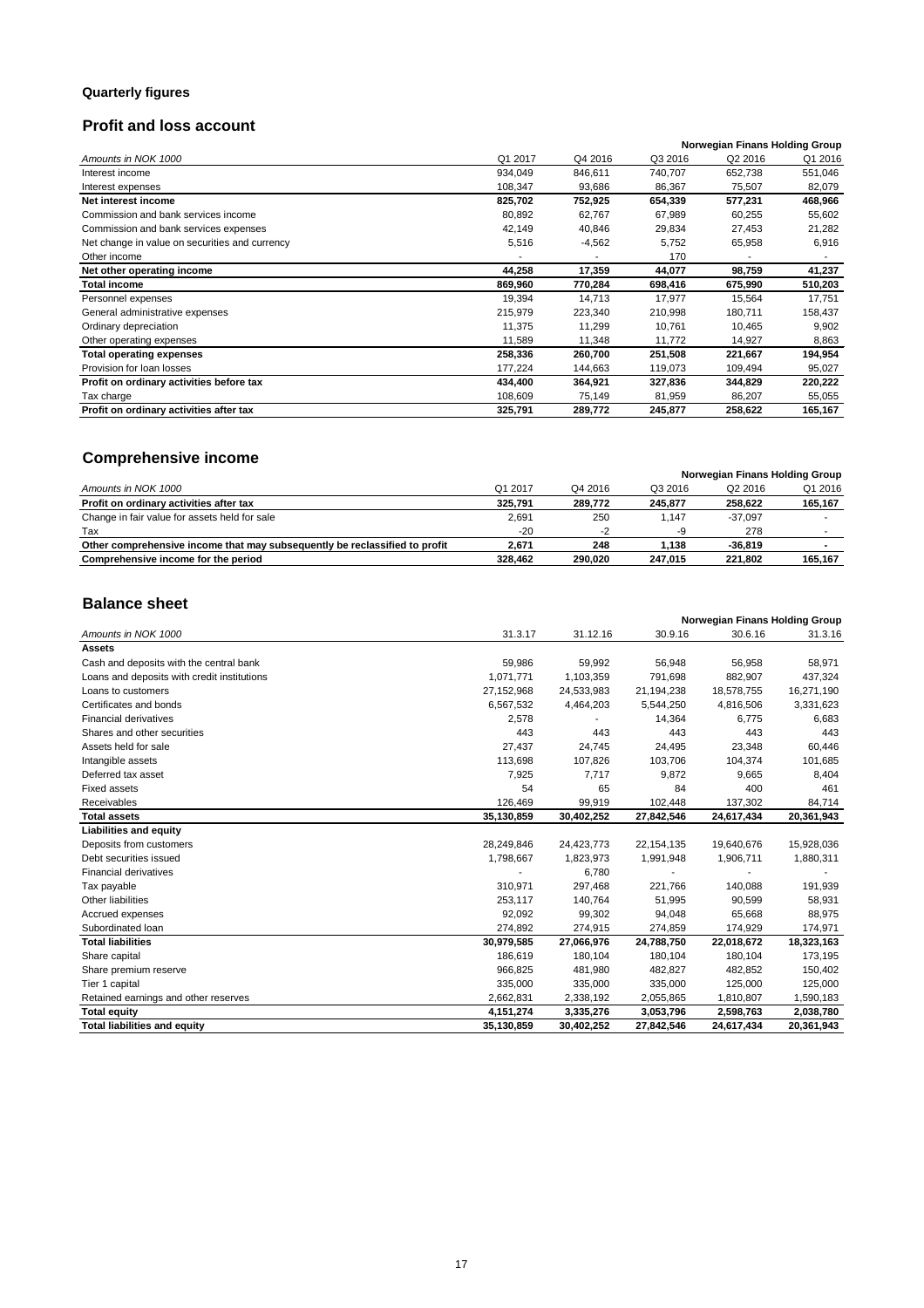# **Profit and loss account**

#### **Norwegian Finans Holding ASA**

| Amounts in NOK 1000                            | Q1 2017 | Q1 2016 | 2016     |
|------------------------------------------------|---------|---------|----------|
| Interest income                                | 40      | 4       | 15       |
| Interest expenses                              |         |         | ۰        |
| Net interest income                            | 40      | 4       | 15       |
| Commission and bank services income            |         |         |          |
| Commission and bank services expenses          | 105     | 18      | 323      |
| Net change in value on securities and currency |         |         | 6,164    |
| Other income                                   |         |         |          |
| Net other operating income                     | $-105$  | $-18$   | 5,841    |
| <b>Total income</b>                            | -64     | $-13$   | 5,856    |
| Personnel expenses                             | 317     | 763     | 2,099    |
| General administrative expenses                |         |         |          |
| Ordinary depreciation                          |         |         |          |
| Other operating expenses                       | 483     |         | 4,775    |
| <b>Total operating expenses</b>                | 800     | 763     | 6,875    |
| Provision for loan losses                      |         |         |          |
| Profit on ordinary activities before tax       | $-865$  | $-776$  | $-1,019$ |
| Tax charge                                     | $-207$  | $-194$  | $-255$   |
| Profit on ordinary activities after tax        | $-657$  | $-582$  | -764     |

# **Comprehensive income**

|                                         |         | <b>Norwegian Finans Holding ASA</b> |      |
|-----------------------------------------|---------|-------------------------------------|------|
| Amounts in NOK 1000                     | Q1 2017 | 2016                                | 2016 |
| Profit on ordinary activities after tax | $-657$  | $-582$                              | -764 |
| Comprehensive income for the period     | -657    | $-582$                              | -764 |

## **Balance sheet**

|                                             |           | Norwegian Finans Holding ASA |          |
|---------------------------------------------|-----------|------------------------------|----------|
| Amounts in NOK 1000                         | 31.3.17   | 31.3.16                      | 31.12.16 |
| <b>Assets</b>                               |           |                              |          |
| Loans and deposits with credit institutions | 4,443     | 16,997                       | 8,643    |
| Ownership interests in group companies      | 1,150,000 | 310,000                      | 650,000  |
| Deferred tax asset                          | 4,153     | 1,735                        | 3,946    |
| Receivables                                 | 1,182     | 4                            | 6,164    |
| <b>Total assets</b>                         | 1,159,778 | 328,736                      | 668,752  |
| <b>Liabilities and equity</b>               |           |                              |          |
| Other liabilities                           | 38        | 6                            | 32       |
| Accrued expenses                            | 1,945     | 2,092                        | 1,627    |
| <b>Total liabilities</b>                    | 1,983     | 2,098                        | 1,659    |
| Share capital                               | 186,619   | 173,195                      | 180,105  |
| Share premium reserve                       | 966,825   | 150,402                      | 481,980  |
| Retained earnings and other reserves        | 4,352     | 3,041                        | 5,008    |
| <b>Total equity</b>                         | 1,157,796 | 326,638                      | 667,093  |
| <b>Total liabilities and equity</b>         | 1,159,778 | 328,736                      | 668,752  |

Bærum, May 3, 2017 Board of Directors of Norwegian Finans Holding ASA

Bjørn H. Kise **Grade Anita Aarnæs** Anita Aarnæs Anita Aarnæs Anita Aarnæs Anita Aarnæs Anita Aarnæs Anita Aarnæs Anita Aarnæs Anita Aarnæs Anita Aarnæs Anita Aarnæs Anita Aarnæs Anita Aarnæs Anita Aarnæs Anita Aarnæs Anita Chairman of the Board Nember Board Member Board Member Board Member Board Member Board Member